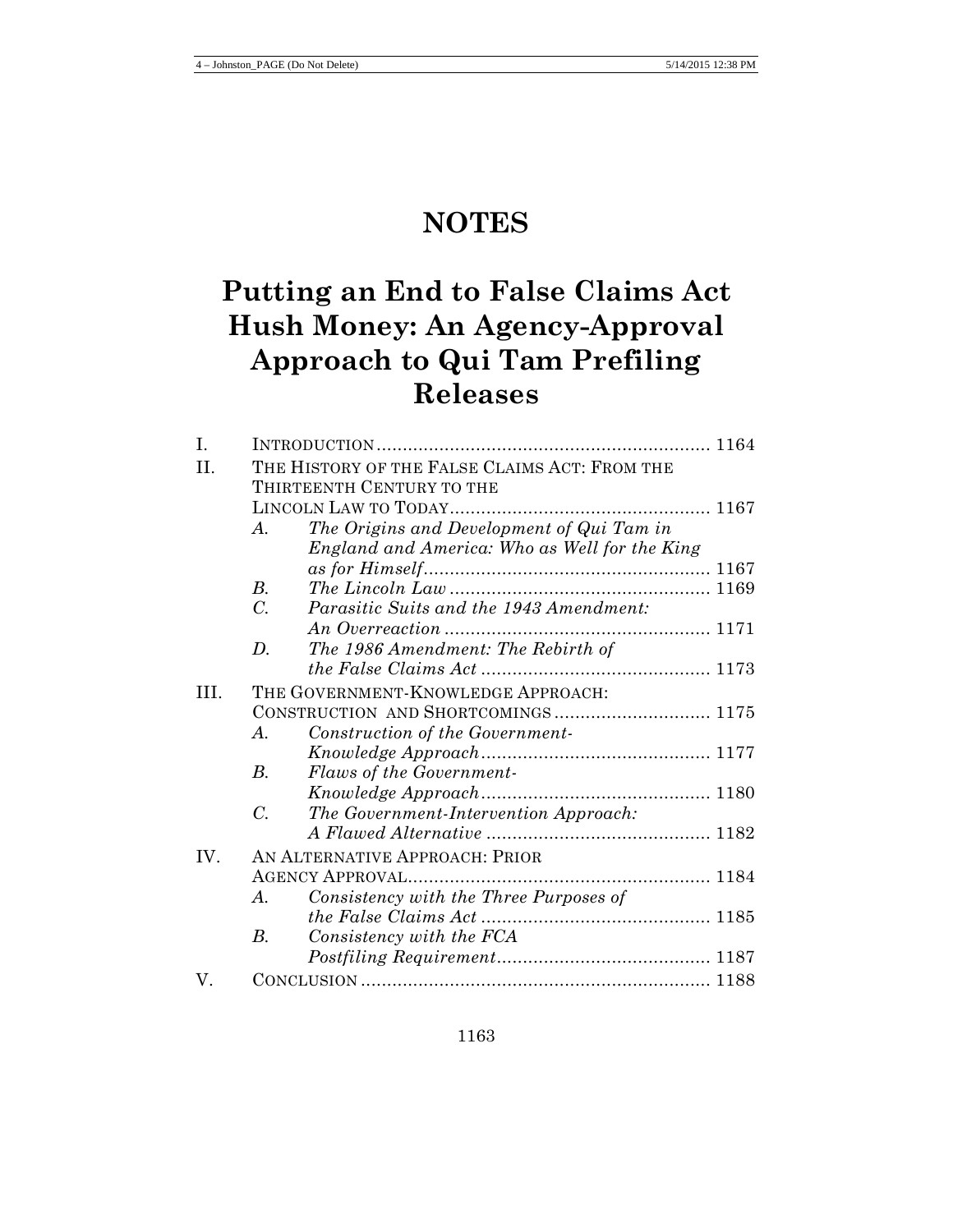#### <span id="page-1-0"></span>I. INTRODUCTION

The False Claims Act ("FCA") deputizes private citizens to combat fraud against the United States government by offering them a portion of the bounty.1 This concept has existed in some form for hundreds of years—the strategy of "setting a rogue to catch a rogue."<sup>2</sup> Medieval England used it in place of police forces.3 The American Colonies caught pirates this way.4 Even Abraham Lincoln protected the Union Army from faulty equipment by encouraging corrupt military suppliers to report one another.<sup>5</sup> In modern American history, the FCA has proven extraordinarily effective at using this ancient tactic. The Act fines wrongdoers triple the amount of damages suffered by the government, plus \$5,000 to \$10,000 for every false statement the violator made.6 Between 1987 and 2013, the federal government recovered more than \$27 billion as a result of modern-day privateers coming forward under the FCA to claim their bounties on fraud.7

The FCA "enhance[s] the Government's ability to recover losses sustained as a result of fraud against the Government"<sup>8</sup> and covers a wide range of fraudulent activities including "present [ing]... a false or fraudulent claim for payment," "us[ing] a false record or statement material to a false or fraudulent claim," and "avoid[ing] or decreas[ing] an obligation to pay or transmit money or property to the Government."9 The FCA further includes a qui tam provision that

<sup>1.</sup> *See* 31 U.S.C. § 3730(b) (2012) ("A person may bring a civil action for a violation of section 3729 for the person and for the United States Government.").

<sup>2.</sup> CONG. GLOBE, 37th Cong., 3d Sess. 956 (1863) (statement of Sen. Howard).

<sup>3.</sup> Note, *The History and Development of Qui Tam*, 1972 WASH. U. L.Q. 81, 86 (1972) ("In the early stages of English criminal law, enforcement of penal statutes was limited by the lack of an effective public police force. To rectify this inadequacy, the courts permitted private accusers to bring bills to enforce penal laws." (footnote omitted)).

<sup>4.</sup> Vt. Agency of Natural Res. v. United States *ex rel.* Stevens, 529 U.S. 765, 776 (2000) (citing Act for the Restraining and Punishing of Privateers and Pirates, 1st Assemb., 4th Sess. (N.Y. 1692), *reprinted in* 1 COLONIAL LAWS OF NEW YORK 279, 281 (1894) (permitting informers, after filing suit, to receive part of the fines imposed on officers who failed to pursue privateers and pirates)).

<sup>5.</sup> *See infra* Part II.B.

<sup>6.</sup> *See* 31 U.S.C. § 3729(a)(1).

<sup>7.</sup> U.S. DEPT. OF JUSTICE, FRAUD STATISTICS—OVERVIEW, 1–2 (2013), http:// www.justice.gov/civil/docs\_forms/C-FRAUDS\_FCA\_Statistics.pdf, *archived at* http://perma.cc/ 2BBS-F7HS.

<sup>8.</sup> S. REP. NO. 99-345, at 1 (1986).

<sup>9.</sup> 31 U.S.C. § 3729(a)(1)(A), (B), (G).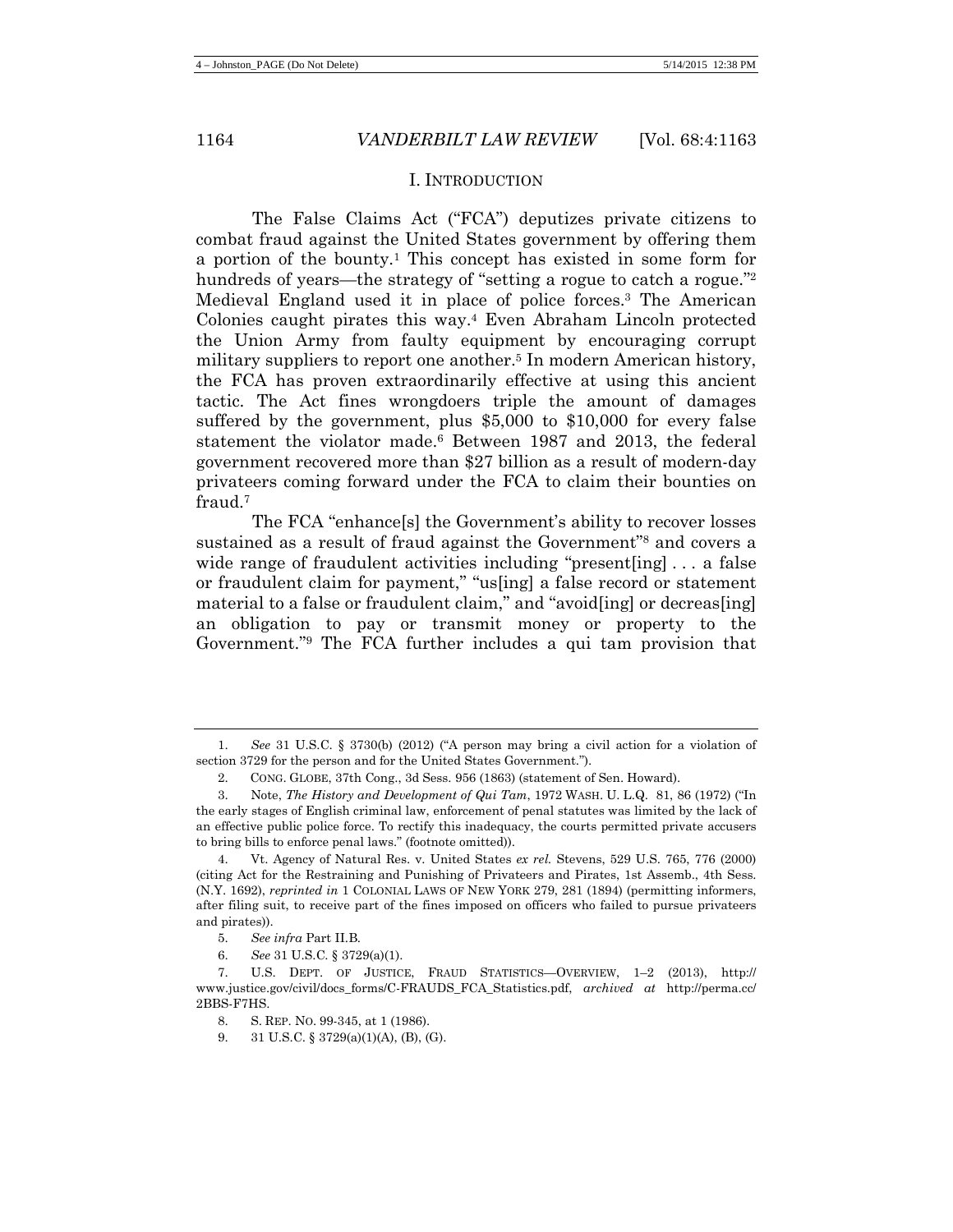<span id="page-2-0"></span>allows private citizens to bring claims on behalf of the government.10 Individuals who bring such claims are called "relators."11 This provision entices relators to file FCA claims by offering up to thirty percent of the government's recovery if the suit is successful.12

Under the FCA, once a relator files suit he cannot release the claim without government approval.13 However, the Act does not similarly restrict prefiling releases of qui tam claims—i.e., releases of legal claims against the individual defrauding the government that the relator signs before filing a lawsuit.<sup>14</sup> In recent years, numerous companies have taken advantage of the omission of prefiling restrictions by requiring terminated employees to sign releases that waive qui tam rights in exchange for generous severance packages. Because companies can offer potential relators the complete certainty of severance packages but a relator must weather the costs and risks of litigation to win only thirty percent of FCA damages, potential relators rationally choose the certainty of a severance package over the mere potential of partial damages.15 Therefore, using severance packages to cover up fraud may cost companies significantly less than allowing terminated employees to bring qui tam claims. Additionally, companies pay this "presettlement" to terminated employees, not the defrauded government, shifting funds away from the rightful owner of the claims to terminated employees.

In deciding whether to enforce these qui tam provisions, courts primarily take the government-knowledge approach. If the government has already investigated the fraud, the contract is enforced and the former employee cannot bring the claim. Alternatively, if the government had not investigated the claim at the time of the employee's release, courts may refuse to enforce these provisions. <sup>16</sup> Unfortunately, the simple elegance of this solution is

<sup>10.</sup> *Id.* § 3730; U.S. DEPT. OF JUSTICE, THE FALSE CLAIMS ACT: A PRIMER 2 (2011), http://www.justice.gov/civil/docs\_forms/C-FRAUDS\_FCA\_Primer.pdf, *archived at* http://perma.cc/ G45J-BR48.

 <sup>11.</sup> *Id.*

<sup>12.</sup> 31 U.S.C. § 3730(d); U.S. DEPT. OF JUSTICE, *supra* note [10,](#page-2-0) at 3.

<sup>13.</sup> 31 U.S.C. § 3730(b).

<sup>14.</sup> *See id.*

<sup>15.</sup> *Id.* § 3730(d); *see* United States *ex rel*. Green v. Northrop Corp., 59 F.3d 953, 965–66 (9th Cir. 1995) (discussing the economic incentives for relators to take smaller but certain settlements instead of filing qui tam claims under the FCA).

<sup>16.</sup> *See, e.g.*, United States *ex rel.* Radcliffe v. Purdue Pharma L.P., 600 F.3d 319, 333 (4th Cir. 2010) (holding that the disclosure of fraud allegations to the government prior to the filing of a qui tam suit required that a release barring such claims brought in the suit be enforced); United States *ex rel.* Ritchie v. Lockheed Martin Corp., 558 F.3d 1161, 1171 (10th Cir. 2009) (holding that a release of qui tam claims was enforceable under the government-knowledge approach); United States *ex rel.* Hall v. Teledyne Wah Chang Albany, 104 F.3d 230, 231 (9th Cir.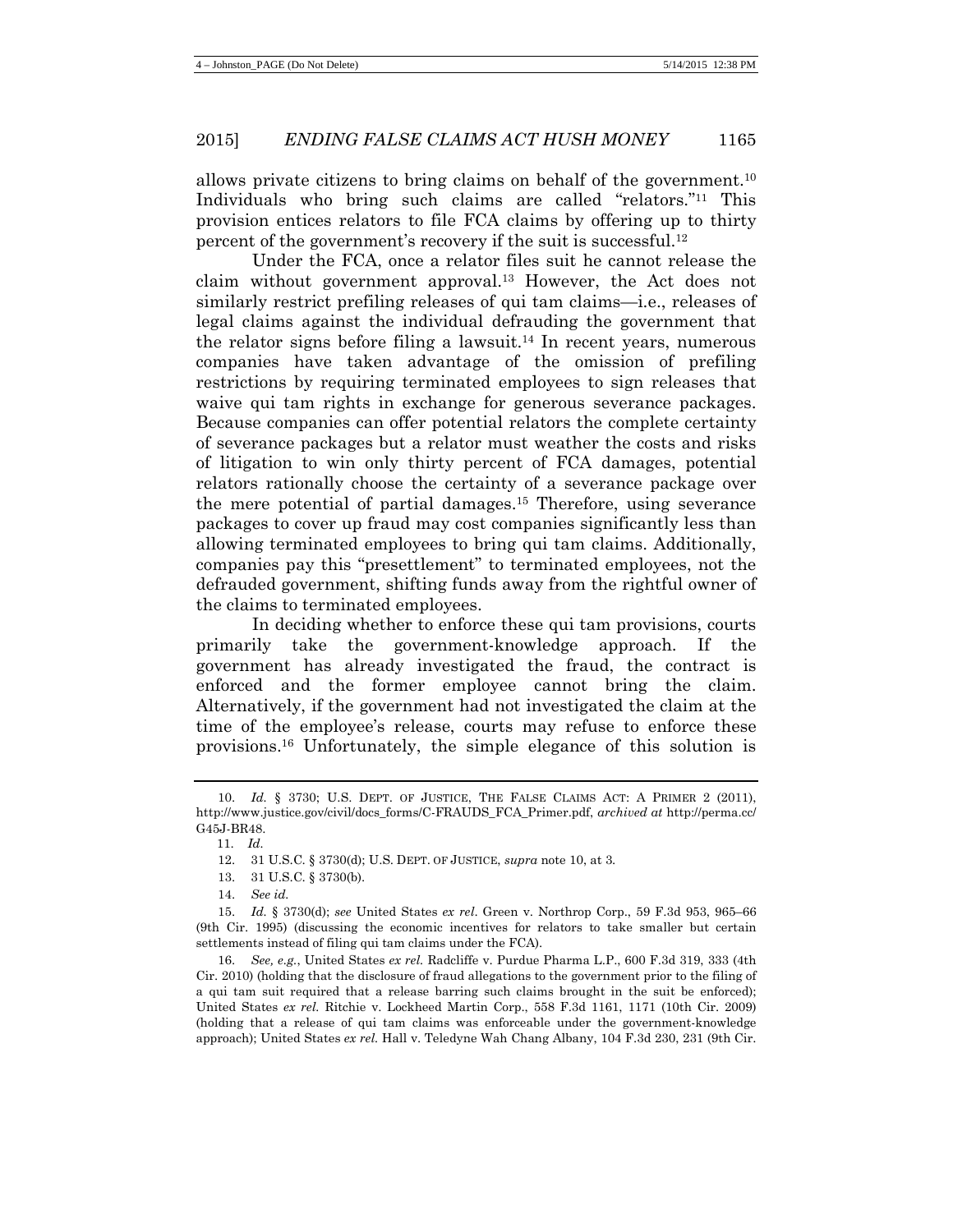misleading: it misaligns insider incentives, presents informationobtainment difficulties, and denies the government the ability to supplement its own prosecutorial efforts—one of the FCA's major stated goals.17

Part II of this Note recounts the history of the False Claims Act and the Act's evolution into its current version.18 It also highlights the failure of the 1946 jurisdictional bar that prevented relators from bringing suits on information that the government already knew—a precursor to the flaws seen today in the courts' similar approach to reviewing prefiling releases. Part III explains the current governmentknowledge approach and the enforceability of prefiling releases. It also highlights the approach's many deficiencies, some of which parallel the deficiencies in the rejected government-intervention approach that one district court proposed.19 Part IV proposes that Congress should adopt an agency-approval approach. Under this approach, federal courts would enforce prefiling FCA qui tam releases only upon viewing evidence that a federal agency completed an investigation into the specific instance of fraud alleged in the FCA suit. The agency that completed the investigation must have unearthed no fraudulent behavior and certified that the company could contract for enforceable prefiling releases of qui tam FCA claims.20 This approach aligns whistle-blower incentives because insiders would not be able to presettle a qui tam claim for less than the potential government recovery amount without prior government approval. This approach also maximizes fraud detection, deterrence, and recovery for several reasons: First, insiders could only financially benefit from knowledge of fraud by bringing qui tam suits and, second, from each successful claim, the government could recover at least 210 percent damages (treble damages less the maximum potential relator recovery).<sup>21</sup> Furthermore, the increase in government detection and recovery capabilities strengthens incentives for companies to avoid committing fraud in the first place. Finally, this approach is consistent with the

- 20. *See infra* Part IV.
- 21. *See infra* not[e 158](#page-24-0) and accompanying text.

<sup>1997) (</sup>holding a release to be enforceable because the "government had full knowledge of the plaintiff's charges"); *Northrop*, 59 F.3d at 953 (holding that a release of qui tam claims was unenforceable because "the government only learned of the allegations of fraud and conducted its investigation *because of the filing of the qui tam complaint*").

<sup>17.</sup> *See Northrop*, 59 F.3d at 963 ("It is commonly recognized that the central purpose of the *qui tam* provisions of the FCA is to 'set up incentives to supplement government enforcement' of the Act . . . ." (quoting United States *ex rel.* Springfield Terminal Ry. Co. v. Quinn, 14 F.3d 645, 649 (1994))).

<sup>18.</sup> *See infra* Part II.

<sup>19.</sup> *See infra* Part III.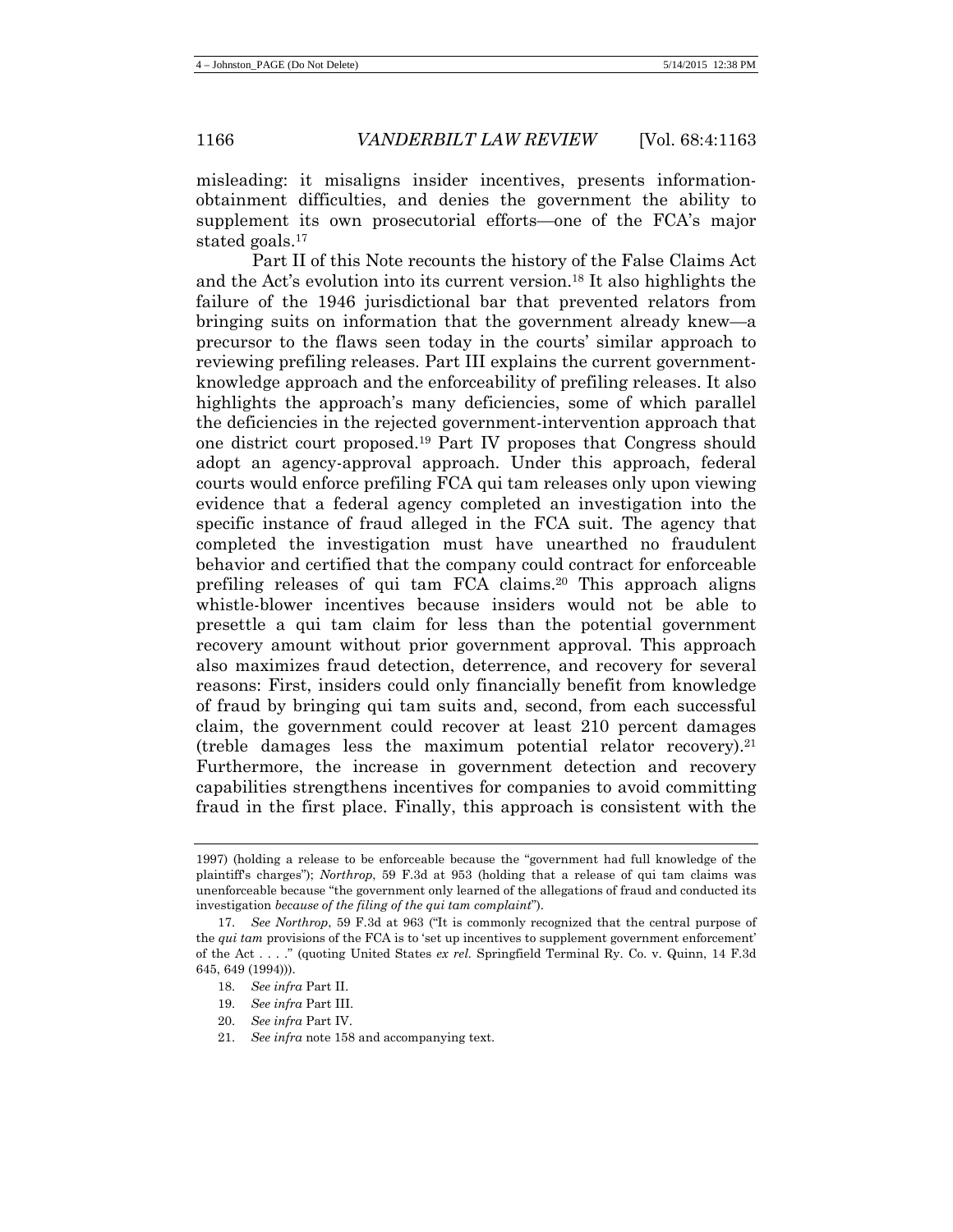postfiling settlement requirement under the FCA that prevents a relator from settling without government approval.

### II. THE HISTORY OF THE FALSE CLAIMS ACT: FROM THE THIRTEENTH CENTURY TO THE LINCOLN LAW TO TODAY

### *A. The Origins and Development of Qui Tam in England and America: Who as Well for the King as for Himself*

Throughout the history of qui tam statutes like the FCA, the government has struggled to find the right balance between incentivizing fraud reporting and deterring vexatious and collusive lawsuits. "Qui tam" is the accepted abbreviation for the Latin phrase "*qui tam pro domino rege quam pro se ipso in hac parte sequitur*," which means "who as well for the king as for himself sues in this matter."22 This special type of proceeding is rooted in a common-law method of joining royal and private causes of action in thirteenthcentury England.23 Royal interests received special treatment during this time, and a separate royal court system heard suits addressing the King's interests.24 Plaintiffs would allege a private wrong that affected royal interests in order to gain access to the royal courts. This was advantageous because royal courts were perceived as more adequate and fair than many local courts.25 For example, in addition to the private wrong, plaintiffs pleaded royal interests like "the king's interest in lands held under royal tenure, . . . an interest in the safety and well-being of his men, ... and the dignity of the crown<sup>"26</sup> to transform a case from a private cause of action into a royal one. Later, royal courts expanded their jurisdiction, and this type of qui tam strategy was no longer necessary; however, despite this change, many statutes began to allow private parties to sue to redress public wrongs.27

- 25. *See Vt. Agency of Natural Res.,* 529 U.S. at 774; Note, *supra* not[e 3,](#page-1-0) at 85.
- 26. Note, *supra* note [3,](#page-1-0) at 83 n.13 (citations omitted).
- 27. *See id.* at 85–86.

<sup>22.</sup> BLACK'S LAW DICTIONARY 1444 (10th ed. 2014); Note, *supra* not[e 3,](#page-1-0) at 83.

<sup>23.</sup> *See* Vt. Agency of Natural Res. v. United States *ex rel.* Stevens, 529 U.S. 765, 774 (2000) ("Suit in this dual capacity was a device for getting their private claims into the respected royal courts, which generally entertained only matters involving the Crown's interests."); Note, *supra* note [3,](#page-1-0) at 85 ("Only by alleging a royal interest could a private party gain access to the royal courts, since in the thirteenth century these courts generally considered only matters involving the king.").

<sup>24.</sup> *See* Note, *supra* not[e 3,](#page-1-0) at 83–85.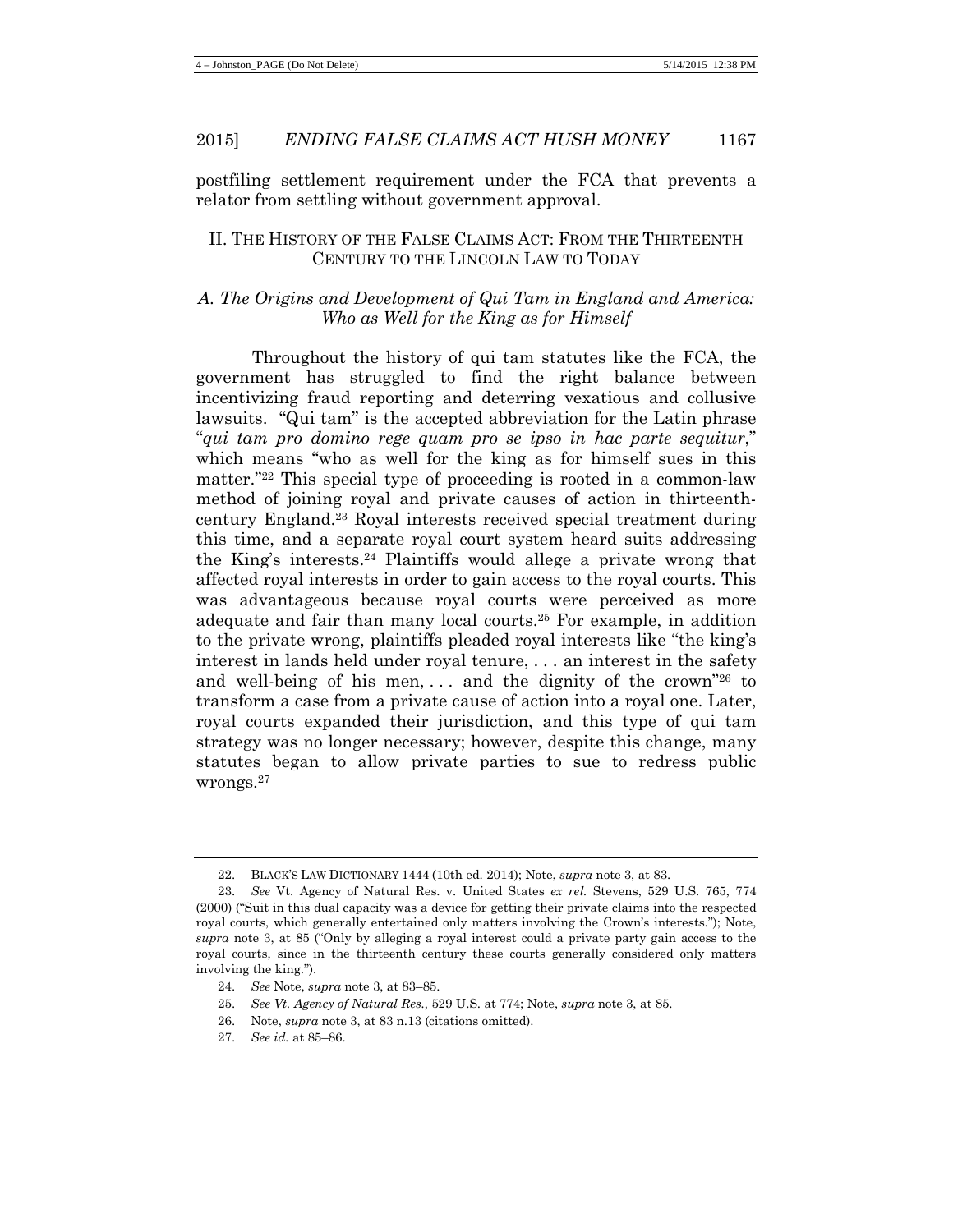Qui tam suits in early America were virtually identical in procedure and structure to their English counterparts.28 Although there is little evidence that colonists actually brought common-law qui tam actions, there were many informer statutes expressly providing for qui tam suits.29 For example, the First Congress passed statutes allowing private citizens to sue and recover half the fine for a failure to file census returns, half the penalty and forfeiture for a violation of spirits duties, or half the forfeiture for unlicensed trading with Native American tribes.30

<span id="page-5-0"></span>On both sides of the Atlantic, qui tam provisions attracted abuse of two kinds: collusive informers and vexatious suits brought by informers.31 Collusive informers brought qui tam suits against their friends and associates and either obtained confessed judgments for only a portion of the wrongdoing or permitted the wrongdoer to prevail at a staged trial.32 With a judgment already rendered, other informers or the government were precluded from bringing future actions to recover full damages.33 Similarly, plaintiffs who knew little or nothing about the alleged wrongdoing but sought a share of any recovery nonetheless brought vexatious lawsuits.34 These plaintiffs abused qui tam provisions and sapped defendant and judicial resources by filing opportunistic claims based on nonexistent, obsolete, or public information.35

In England, Parliament initially attempted to combat such abuses by abolishing informer provisions altogether, but it found this impeded enforcement of penal laws because informers helped expose criminal abuses.36 More effectively, Parliament eliminated the preclusive effects of qui tam suits, preventing wrongdoers from escaping liability with the use of collusive informers.37 Parliament also imposed penalties on those who brought vexatious suits, imposed a

31. *See* Note, *supra* not[e 3,](#page-1-0) at 89, 97.

32. *See id.* at 89.

33. *See id.* at 89–90.

- 34. *See id.* at 89.
- 35. *Id.*

36. *See id.* ("This attempt proved unworkable since informers were still needed to enforce the penal laws of England.").

37. *See id.* at 89–90.

<sup>28.</sup> *See id.* at 97.

<sup>29.</sup> *Vt. Agency of Natural Res.*, 529 U.S. at 776.

<sup>30.</sup> *See id.* at 777 n.6 (citing Act of July 22, 1790, ch. 33, § 3, 1 Stat. 137–38; Act of Mar. 1, 1790, ch. 2, § 3, 1 Stat. 102, qui tam statutes passed by the First Congress); James B. Helmer, Jr. & Robert Clark Neff, Jr., *War Stories: A History of the Qui Tam Provisions of the False Claims*  Act, the 1986 Amendments to the False Claims Act, and Their Application in the United States ex rel. Gravitt v. General Electric Co. *Litigation*, 18 OHIO N.U. L. REV. 35, 37 (1991).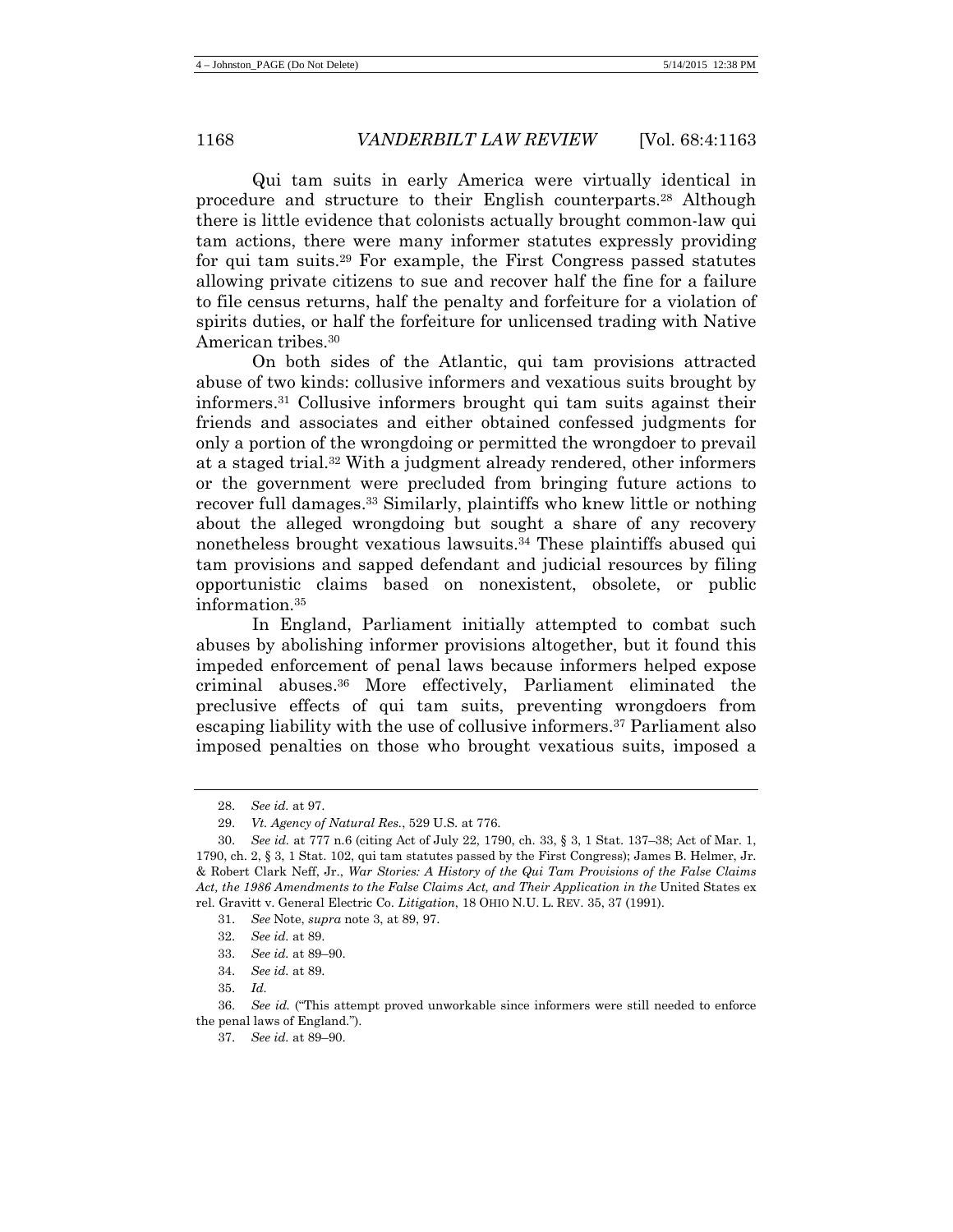one-year statute of limitations and a strict venue requirement, and removed some of the pleading restrictions on qui tam defendants.38 In addition to instituting similar measures to prevent qui tam abuses, American legislatures also gave the government exclusive control over penal actions.39 This hindered informer abuses and vested the decision to prosecute solely in the government, which allowed the government to pardon the entire penalty, including the portion to the abusive relator, instead of just the government's own share. 40

Beginning in the nineteenth century, the use of qui tam provisions to enforce penal laws in America and England diminished as public agencies became more effective at law enforcement.41 But qui tam lived on in the United States as the centerpiece of its most powerful tool for fraud prevention: the False Claims Act.

#### *B. The Lincoln Law*

During the Civil War, defense contractors perpetrated rampant fraud. Contractors sold the Union boots made of cardboard, gun powder barrels that contained only saw dust, and rotted ship hulls painted over to look new; they also repeatedly sold the same work animals.42 In response, Congress passed the False Claims Act of 1863 ("1863 Act"). Senator Henry Wilson summarized the need for the new law during debate leading up to the bill's passage:

<span id="page-6-0"></span>Investigating committees in both Houses of Congress have reported the grossest frauds upon the Government. . . . The Government finds, however, that it has no law adequate to punish them. . . . This bill is reported for the purpose of ferreting out and punishing those enormous frauds upon our Government . . . . We have all of us seen enough, since this rebellion broke out, of frauds perpetrated upon the Government, and above all, and more than all, perpetrated upon our soldiers in the field; and I trust that the Senate will pass this bill, or some bill that will put fraudulent contractors in a position where they may be punished for their frauds.43

The 37th Congress saw the qui tam provision as a tool that would promote the discovery of fraud. Senator Jacob Howard, who sponsored the legislation, aptly explained how the provision incentivized informants to come forward and partners in fraud to turn on each other:

<sup>38.</sup> *See id.* at 90.

<sup>39.</sup> *See id.* at 97–98.

<sup>40.</sup> *Id.* at 98.

<sup>41.</sup> *See id.* at 99–101.

<sup>42.</sup> *See* James B. Helmer, Jr., *False Claims Act: Incentivizing Integrity for 150 Years for Rogues, Privateers, Parasites and Patriots*, 81 U. CIN. L. REV. 1261, 1264 (2013) (citing 132 CONG. REC. H6482 (daily ed. Sept. 9, 1986) (statement of Rep. Berman)).

<sup>43.</sup> CONG. GLOBE, 37th Cong., 3d Sess. 956 (1863) (statement of Sen. Wilson).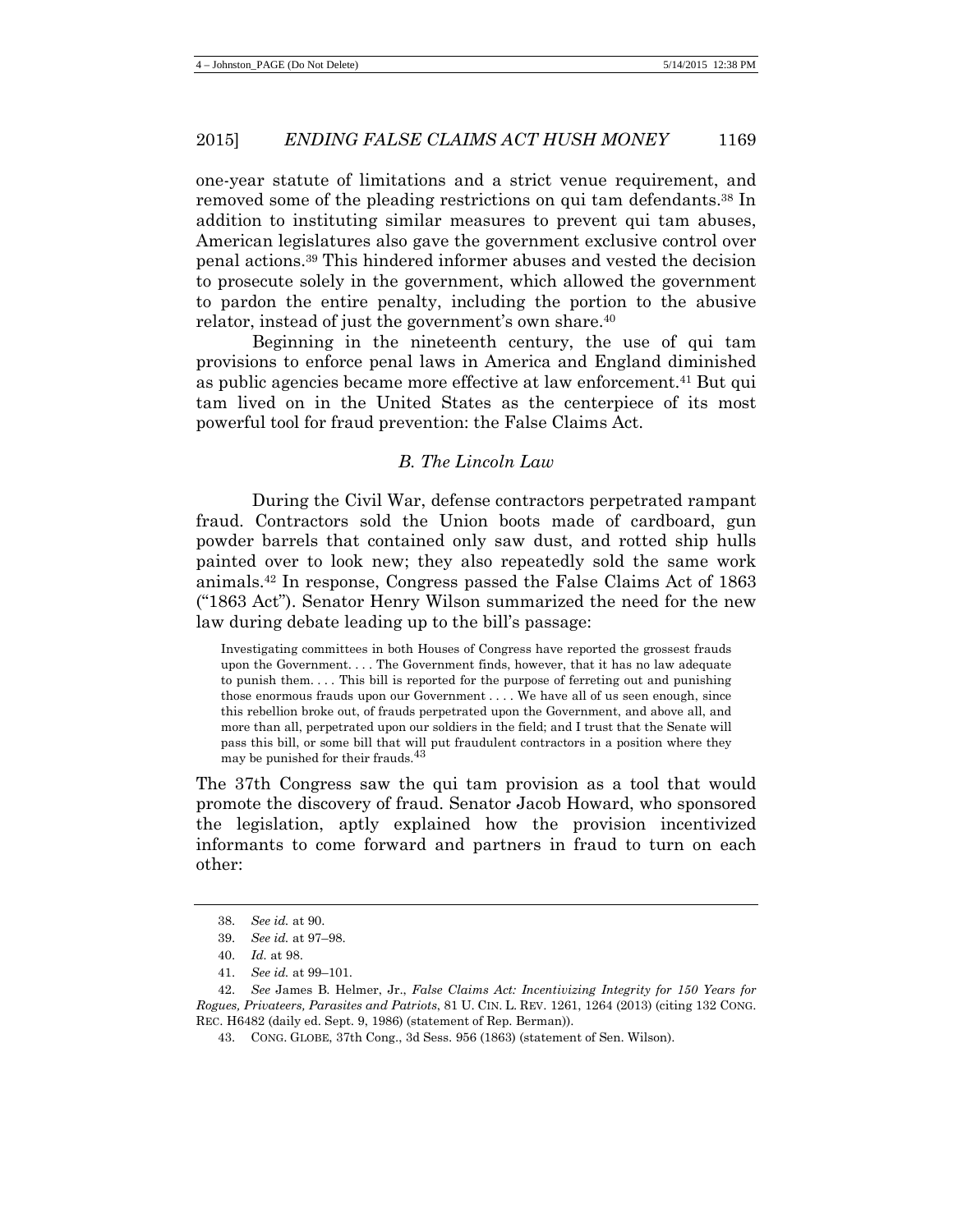The bill offers, in short, a reward to the informer who comes into court and betrays his coconspirator, if he be such; but it is not confined to that class. . . . In short, . . . I have based the fourth, fifth, sixth, and seventh sections upon the old-fashioned idea of holding out a temptation, and "setting a rogue to catch a rogue," which is the safest and most expeditious way I have ever discovered of bringing rogues to justice.44

The 1863 Act provided civil and criminal penalties for submitting fraudulent claims for payment to the U.S. government.<sup>45</sup> Under this version of the Act, Congress defined false claims to include presenting "any claim upon or against the Government of the United States" to "any person or officer in the civil or military service of the United States" while "knowing such claim to be false, fictitious, or fraudulent."46 The Act also specifically indicated that many other acts of treachery against the U.S. military were punishable under the Act, including submitting false vouchers, making false oaths, forging signatures, submitting forged papers, conspiring to defraud, stealing or embezzling, concealing government property, and purchasing weapons from soldiers.<sup>47</sup> The Act gave private citizens the right to file suit on behalf of the U.S. government against those submitting fraudulent claims.48 Wrongdoers could face fines equal to double the amount of damages the government suffered as a result of the fraud, as well as a \$2,000 civil penalty for each false claim submitted, regardless of whether there was actual damage or loss.49 A relator who brought a successful suit was then entitled to one-half of the total penalty that the defendant paid. 50

The 1863 Act proved extraordinarily effective at affordably detecting and deterring fraud.<sup>51</sup> In the words of a federal district court in Oregon:

[The False Claims Act] is intended to protect the treasury against the hungry and unscrupulous host that encompasses it on every side, and should be construed accordingly. It was passed upon the theory . . . that one of the least expensive and most effective means of preventing frauds on the treasury is to make the perpetrators of them liable to actions by private persons acting . . . under the strong stimulus of personal ill will or the hope of gain. Prosecutions conducted by such means compare with the ordinary methods as the enterprising privateer does to the slow-going public vessel.<sup>52</sup>

<sup>44.</sup> *Id.* at 955–56 (statement of Sen. Howard).

<sup>45.</sup> Act of Mar. 2, 1863, ch. 67, 12 Stat. 696; Helmer, *supra* note 42, at 36.

<sup>46.</sup> Act of Mar. 2, 1863, ch. 67 § 1, 12 Stat. 696, 696.

<sup>47.</sup> *Id*.

<sup>48.</sup> *Id.* § 4, 12 Stat. 698.

<sup>49.</sup> *Id.* § 3, 12 Stat. 698; Helmer & Neff, *supra* not[e 30,](#page-5-0) at 36.

<sup>50.</sup> Act of Mar. 2, 1863, ch. 67 § 6, 12 Stat. 698.

<sup>51.</sup> Helmer, *supra* note 42.

<sup>52.</sup> United States v. Griswold, 24 F. 361, 366 (D. Or. 1885).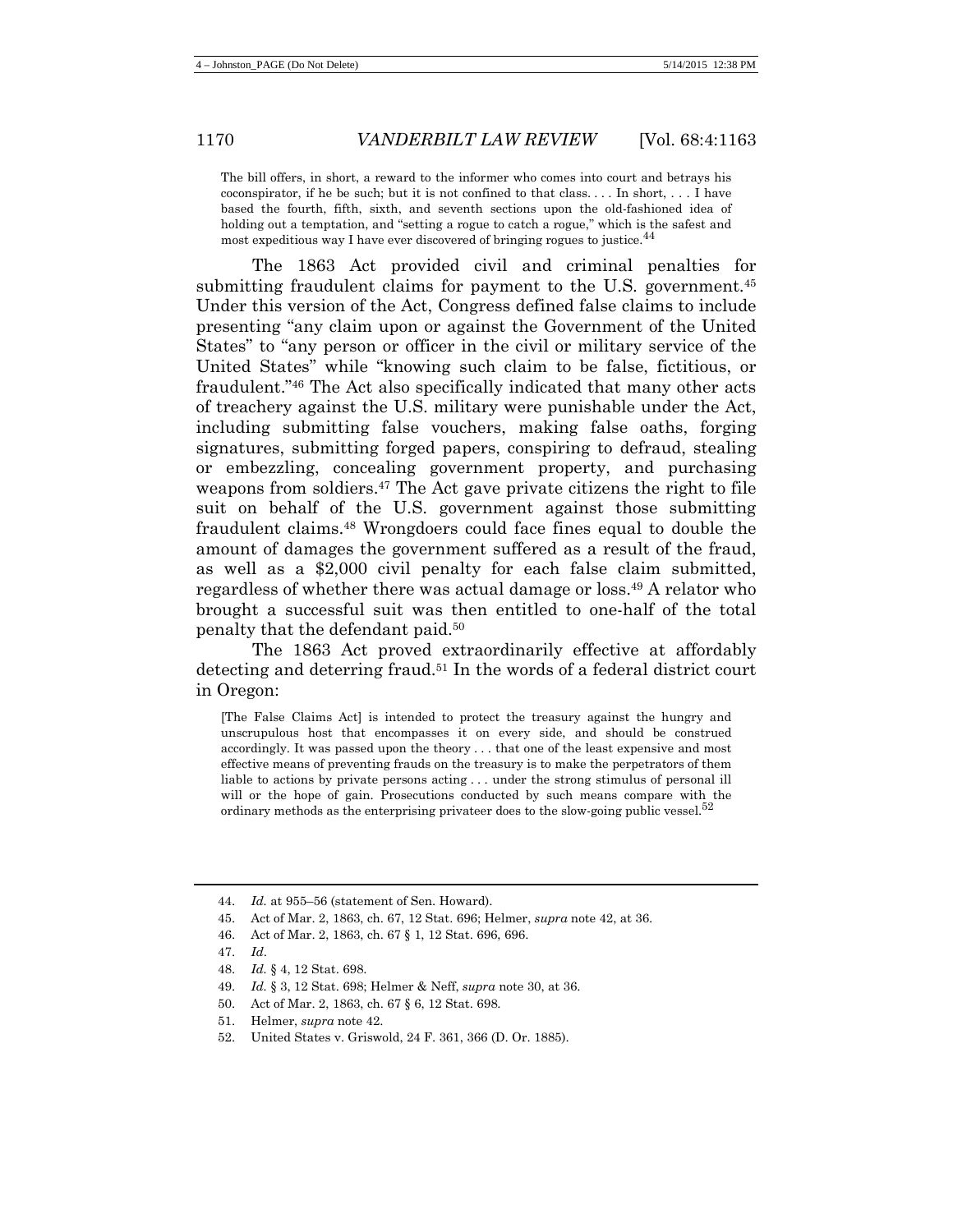However, the lucrative nature of FCA claims also produced negative externalities as rogues of another sort entered the fray.

#### *C. Parasitic Suits and the 1943 Amendment: An Overreaction*

While the 1863 Act effectively uncovered fraud,<sup>53</sup> it also attracted numerous parasitic lawsuits based on information relators learned from criminal indictments.<sup>54</sup> In the most important of these cases, *United States ex rel. Marcus v. Hess*, <sup>55</sup> electrical contractors conspired to defraud the government through collusive bidding; they were indicted and pleaded nolo contendere, resulting in a \$54,000 fine.56 Subsequently, the petitioner filed a qui tam suit against the contractors under the FCA, resulting in a \$150,000 settlement.57 The Attorney General used this case as an opportunity to protest the duplicitous nature of FCA litigation and the common practice of parasitic lawsuits brought under the Act.58 In an amicus curiae brief, the Attorney General contended that:

[E]ffective law enforcement requires that control of litigation be left to the Attorney General; that divided control is against the public interest; that the Attorney General might believe that war interests would be injured by filing suits such as this; that permission to outsiders to sue might bring unseemly races for the opportunity of profiting from the government's investigations; and finally that conditions have changed since the Act was passed in 1863.<sup>59</sup>

The *Hess* Court rejected the Attorney General's complaints, stating it lacked the authority to invalidate the Act, even though some sections may have been bad policy.60

Despite the Supreme Court's decision in *Hess*, Congress soon adopted several of the Attorney General's considerations, <sup>61</sup> implementing his assertion that agencies alone had become sufficient

61. Act of Dec. 23, 1943, Pub. L. No. 78-213, 57 Stat. 608; *see* Helmer, *supra* note [42,](#page-6-0) at 1268–70 (discussing *Hess* and the subsequent 1943 Amendment).

<sup>53.</sup> Helmer, *supra* note [42,](#page-6-0) at 1267.

<sup>54.</sup> *See* United States *ex rel*. Stinson, Lyons, Gerlin & Bustamante, P.A. v. Provident Life & Accident Ins. Co., 721 F. Supp. 1247*,* 1249 (S.D. Fla. 1989); Helmer, *supra* note 42, at 1267–71 (discussing World War II–era parasitic suits and the accompanying congressional response).

<sup>55.</sup> United States *ex rel.* Marcus v. Hess, 317 U.S. 537 (1943).

<sup>56.</sup> *Id.* at 545.

<sup>57.</sup> *Id*.

<sup>58.</sup> *See* Helmer, *supra* note 42, at 1267–69.

<sup>59.</sup> *Hess*, 317 U.S. at 547.

<sup>60.</sup> *Id.* at 541–42:

Congress has power to choose this method to protect the government from burdens fraudulently imposed upon it; to nullify the criminal statute because of dislike of the independent informer sections would be to exercise a veto power which is not ours. Sound rules of statutory interpretation exist to discover and not to direct the Congressional will.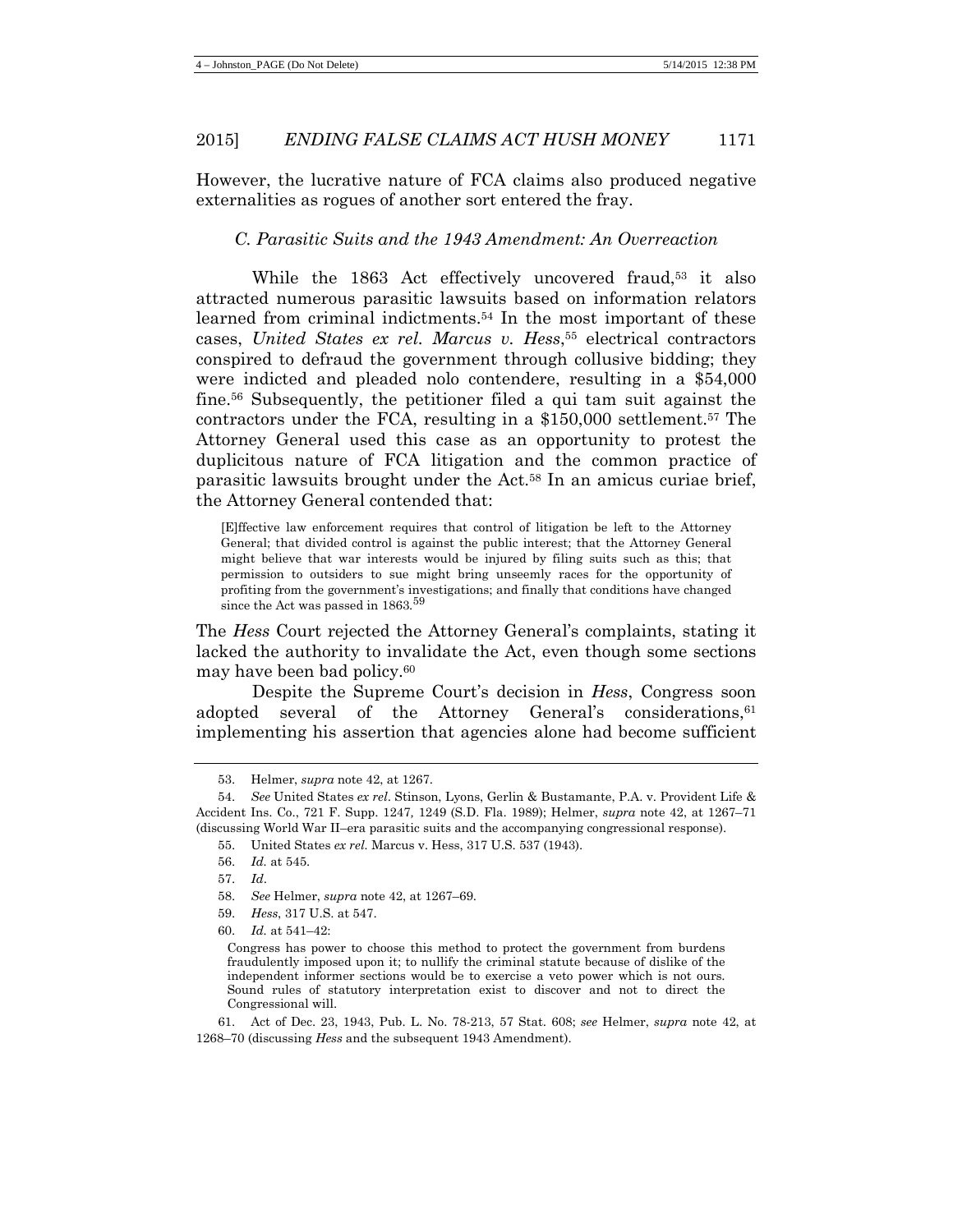to investigate and prosecute fraud.62 Although the House of Representatives wanted to remove the FCA's qui tam provision entirely,63 Congress settled on an amendment ("1943 Amendment") that significantly modified the procedure of bringing False Claims Act suits and decreased the payouts to successful relators.<sup>64</sup> Specifically, the amendment required that relators filing qui tam suits allege information that the government does not yet know:

The court shall have no jurisdiction to proceed with [any suit brought under the False Claims Act] whenever it shall be made to appear that such suit was based upon evidence or information in the possession of the United States, or any agency, officer or employee thereof, at the time such suit was brought.<sup>65</sup>

This jurisdictional bar, which this Note will refer to as the "newknowledge requirement," applied even when the government made no effort to investigate or prosecute the fraud in question.66 While the change largely eliminated parasitic suits, the new-knowledge requirement disincentivized relators from incurring the cost of bringing qui tam suits under the FCA altogether because they could not accurately predict what evidence or information the government possessed. <sup>67</sup> The amendment also required the relator to present all of his or her evidence to the government at the time the complaint was filed; the government then had sixty days to decide whether it would intervene and litigate the matter itself. 68

Significantly, the 1943 Amendment charged courts to determine a "fair and reasonable" bounty to award the relator, within statutorily defined bounds, $69$  an extreme departure from the guaranteed recovery of fifty percent under the 1863 Act. The 1943

<sup>62.</sup> *See* Helmer, *supra* note [42,](#page-6-0) at 1272 ("[T]he 1943 amendments to the False Claims Act had been passed largely on the unsupported assumption that the Attorney General and Department of Justice were able and willing to do an adequate job of prosecuting fraud against the public treasury.").

<sup>63.</sup> *See* H.R. 1203, 78th Cong. (1943) (including language eliminating qui tam provisions that did not pass the Senate); 89 CONG. REC. 7570, 7571 (1943) (discussing the House resolution and proposing amendments). *See generally* Helmer, *supra* note [42,](#page-6-0) at 1269–70 (discussing the different goals of House and Senate regarding the 1943 Amendment to the False Claims Act).

<sup>64.</sup> Act of Dec. 23, 1943, Pub. L. No. 78-213, 57 Stat. 608.

<sup>65.</sup> *Id.*

<sup>66</sup>*. See* United States *ex rel.* Lapin v. Int'l Bus. Machs. Corp*.*, 490 F. Supp. 244, 248 (D. Haw. 1980) (holding that the court had no jurisdiction over FCA action because the plaintiff made no allegations beyond information he already gave to the government before bringing the suit); S. REP. NO. 99-345, at 12 (1986) ("[C]ourts have since adopted a strict interpretation of the jurisdictional bar as precluding any *qui tam* suit based on information in the Government's possession, despite the source.").

<sup>67.</sup> *See* Helmer & Neff, *supra* note **Error! Bookmark not defined.**, at 39–40.

<sup>68.</sup> Act of Dec. 23, 1943, Pub. L. No. 78-213, 57 Stat. 608.

<sup>69.</sup> Pub. L. No. 78-213, 57 Stat. at 609.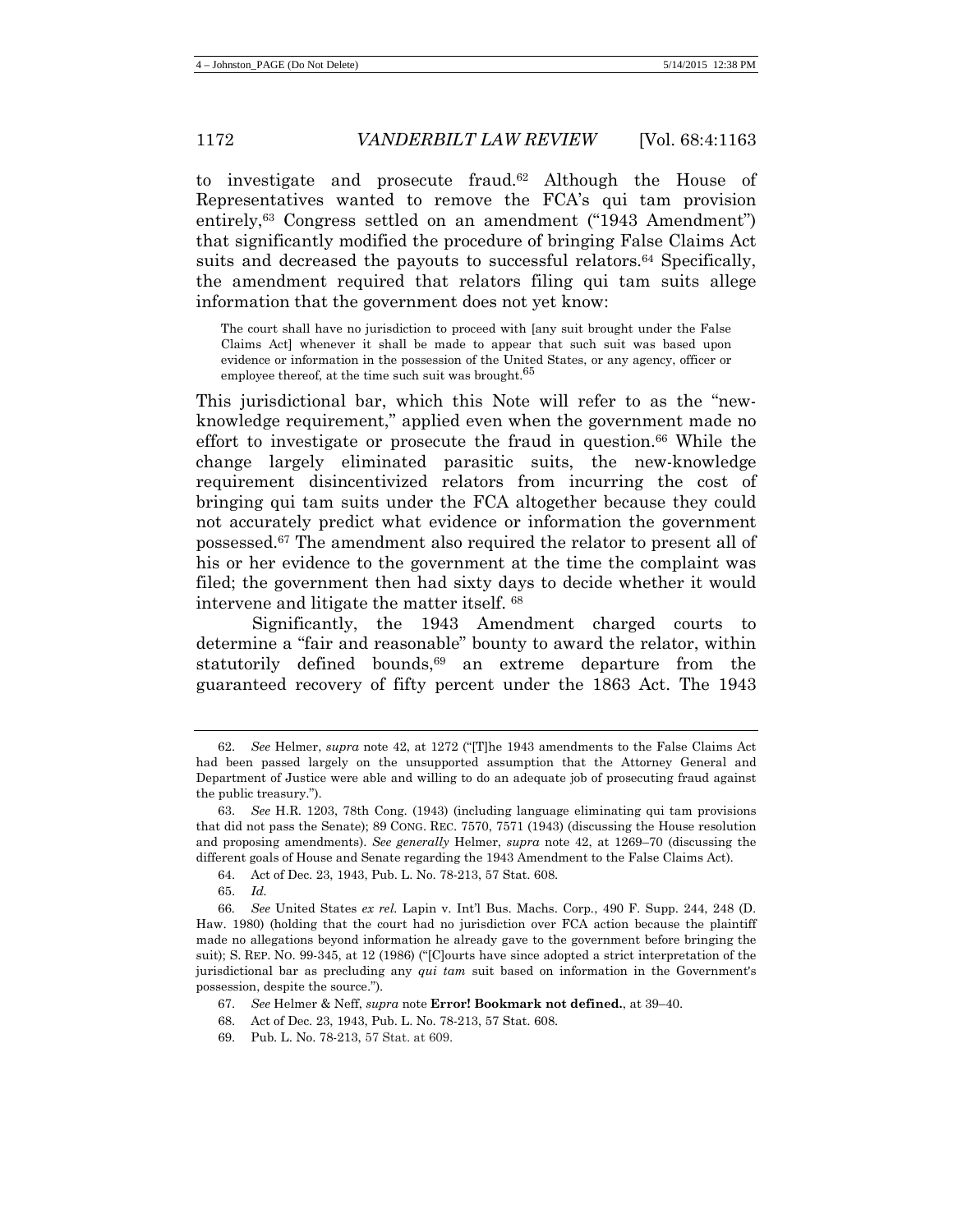Amendment drastically reduced the maximum statutory damages awarded to relators.70 If the government intervened, the relator could recover up to ten percent of the total penalty the defendant incurred, and if the government declined to intervene, the relator could recover up to twenty-five percent of the total penalty.71

While the diminished ratio and increased uncertainty of recovery also discouraged relators from bringing claims, the newknowledge requirement diminished the desirability of bringing qui tam suits under the FCA because defendants could usually find a government official somewhere who had knowledge of the fraud.72 In some instances, courts barred relators from bringing qui tam suits because they reported the fraud to the government before filing suit.<sup>73</sup>

As a result of the 1943 Amendment, False Claims Act suits virtually disappeared.74 Between 1943 and 1986, only six to ten qui tam cases were filed each year.75

# *D. The 1986 Amendment: The Rebirth of the False Claims Act*

Congress revitalized the False Claims Act in 1986 ("1986 Amendment") to combat growing fraudulent activity among military contractors and in the healthcare sector.76 A 1981 U.S. Government Accountability Office ("GAO") report on fraud indicated that between October 1, 1976, and March 31, 1979, known fraud accounted for between \$150 and \$200 million in losses for the U.S. government.<sup>77</sup> The Department of Justice estimated that fraud drained up to ten percent of the entire federal budget, or up to \$100 billion annually.78 The GAO study also noted that the government never discovers most fraud and that those committing fraud are rarely prosecuted.79 Congress recognized that it had erred in 1943 when it assumed that

- 74. Helmer, *supra* note **Error! Bookmark not defined.**, at 1271.
- 75. S. REP. NO. 110-507, at 3 (2008).
- 76. *See* S. REP. NO. 99-345, at 1 (1986).

77. S. REP. NO. 99-345, at 2 (1986); 1 U.S. GOV'T ACCOUNTABILITY OFFICE, AFMD-81-73, FRAUD IN GOVERNMENT PROGRAMS: HOW EXTENSIVE IS IT AND HOW CAN IT BE CONTROLLED (1981), [http://www.gao.gov/products/AFMD-81-57,](http://www.gao.gov/products/AFMD-81-57) *archived at* http://perma.cc/7EEK-LVVV. The GAO report analyzed seventy-seven thousand cases of fraud and other illegal activities reported in twenty-one federal agencies. *Id.* at i.

- 78. S. REP. NO. 99-345, at 2 (1986).
- 79. *Id*. at 2–3.

<sup>70.</sup> Helmer & Neff, *supra* note **Error! Bookmark not defined.**, at 39.

<sup>71.</sup> Pub. L. No. 78-213, 57 Stat. at 609.

<sup>72.</sup> *See* Helmer & Neff, *supra* note **Error! Bookmark not defined.**, at 39–40.

<sup>73.</sup> *Id.* at 40; *see, e.g*., United States v. Aster, 275 F.2d 281 (3d Cir. 1960) (holding there is no exception to the government-knowledge rule, even when the relator provided the information supporting an indictment).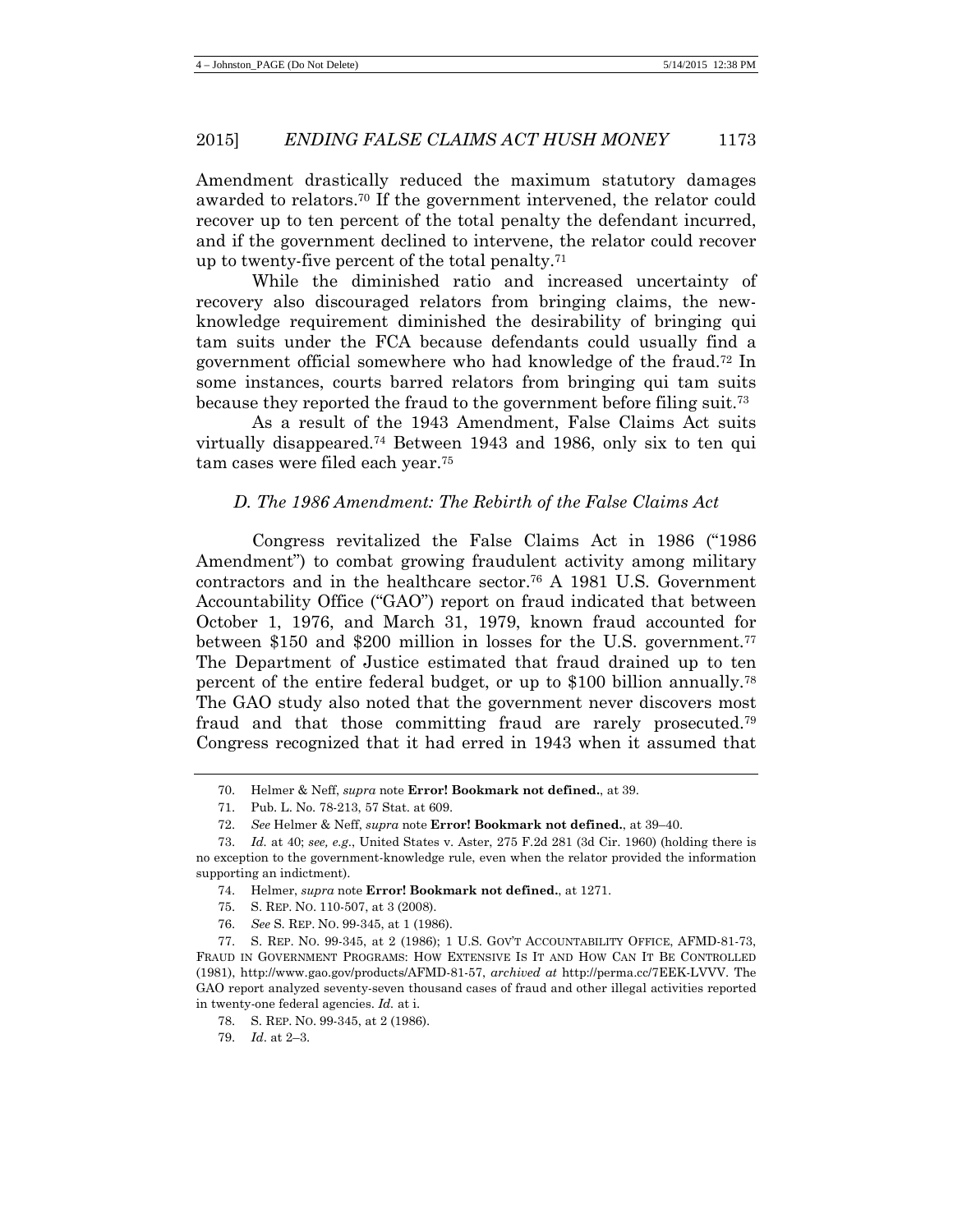agencies alone were sufficient to prevent fraud, and it designed an amendment to incentivize private parties to bring qui tam suits once again.80

The 1986 False Claims Act ("FCA") increased payouts to successful relators for three reasons: to incentivize whistle-blowers to file more qui tam suits, to increase government recovery, and to enhance penalties to violators.<sup>81</sup> If the government intervened, relators recovered between fifteen and twenty-five percent of the total penalty; if the government did not intervene, relators recovered between twenty-five and thirty percent of the total penalty.82 These larger shares would also come from a larger pie: Congress increased the penalties for submitting false claims to between \$5,000 and \$10,000 per claim<sup>83</sup> and further increased the recovery of actual losses that the government suffered from double to treble recovery.84

The 1986 changes also expressly overturned the newknowledge requirement and replaced it with a public disclosure bar.<sup>85</sup> Under the public disclosure bar:

No court shall have jurisdiction over an action under this section based upon the public disclosure of allegations or transactions in a criminal, civil, or administrative hearing, in a congressional, administrative, or Government Accounting Office report, hearing, audit, or investigation, or from the news media, unless the action is brought by the Attorney General or the person bringing the action is an original source of the information.86

This new jurisdictional bar prevented parasitic suits by excluding qui tam claims based on information disseminated to the public, thus limiting FCA qui tam suits to relators with inside knowledge.<sup>87</sup> However, the jurisdictional bar provided for an "original source" exception that allows any "individual who has direct and independent knowledge of the information on which the allegations are based and

83. § 2, 100 Stat. at 3153.

- 85. § 3, 100 Stat. at 3157.
- 86. *Id.*
- 87. *Id.*

<sup>80.</sup> *See* Helmer, *supra* note [42,](#page-6-0) at 1272 ("[Congressional hearings and factual analysis] demonstrated that while the DOJ was prosecuting some fraud cases, it was simply being overwhelmed by the level of fraud against the taxpayers.").

<sup>81.</sup> False Claims Amendments Act of 1986, Pub L. No. 99-562, 100 Stat. 3153; *see* S. REP. NO. 99-345, at 1 (1986) ("[T]he Committee believes only a coordinated effort of both the Government and the citizenry will decrease this wave of defrauding public funds. S. 1562 increases incentives, financial and otherwise, for private individuals to bring suits on behalf of the Government."). Hereinafter, unless otherwise indicated, references to the "FCA" refer to the current iteration of the Act.

<sup>82.</sup> § 3, 100 Stat. at 3156–57.

<sup>84.</sup> *Id*.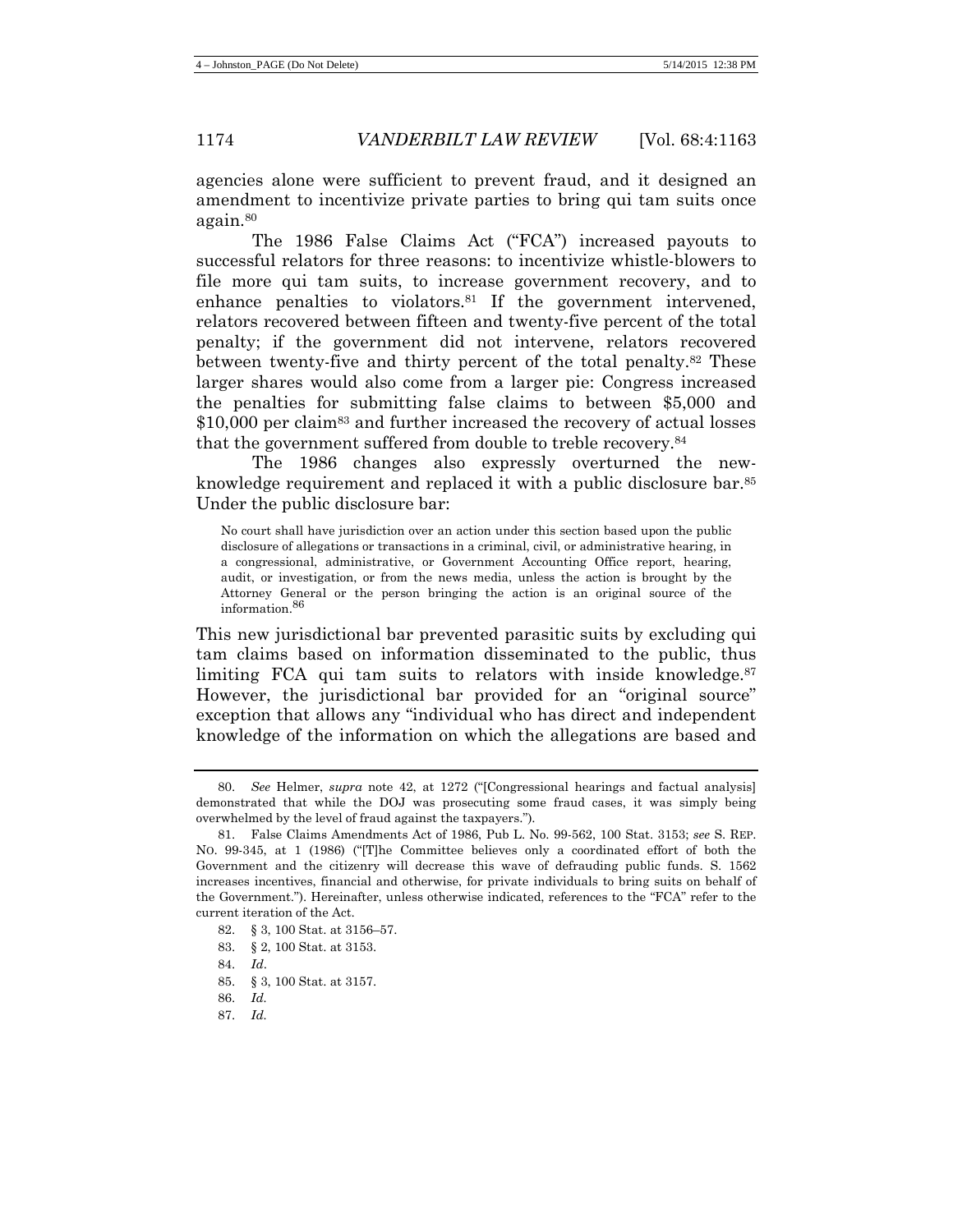has voluntarily provided the information to the Government before filing an action" to bring a suit under the FCA.<sup>88</sup> Furthermore, where information had been public for six months and the government had not acted on it, qui tam filers could recover up to ten percent of the government's damages under the 1986 Amendment.89 To prevent frivolous or vexatious qui tam claims, the FCA now gave courts discretion to award defendants reasonable attorney's fees if a plaintiff's claims were "clearly frivolous, clearly vexatious, or brought primarily for purposes of harassment."90

Additionally, the 1986 Amendment cemented the applicable standard of proof as preponderance of the evidence and clarified the required degree of knowledge and intent as actual knowledge of, deliberate ignorance of, or reckless disregard for the truth or falsity of the claims.91

### III. THE GOVERNMENT-KNOWLEDGE APPROACH: CONSTRUCTION AND SHORTCOMINGS

Despite Congress's many efforts to properly calibrate the statutory barriers to bringing qui tam suits under the FCA, prefiling releases—the waiver of employees' claims against employers executed before the potential relators file FCA claims—prevent the modern FCA from optimally detecting and deterring fraud. Although most prominent FCA cases feature prefiling FCA releases that arose in the context of settling employment disputes like wrongful discharge, some cases have considered FCA releases in general termination severance packages.92 For example, an employee-turned-relator in *United States ex rel. Radcliffe v. Purdue Pharma L.P.*<sup>93</sup> waived his employer's liability, including FCA liability, as part of "an enhanced benefits package to which he would not otherwise have been entitled" after he elected to leave the company instead of transferring to a new position as part of a workforce restructuring.94 The prevalence of these

<sup>88.</sup> *Id.*

<sup>89.</sup> § 3, 100 Stat. at 3156. This was seen as justified because but for the relator's suit, the government would not have recovered. *See* S. REP. NO. 99-345, at 22 (1986).

<sup>90.</sup> § 3, 100 Stat. at 3157.

<sup>91.</sup> § 2, 100 Stat. at 3154; Helmer & Neff, *supra* note [30,](#page-5-0) at 44. Previously there had been a federal circuit split regarding whether specific intent to defraud was required. *Id.*

<sup>92.</sup> *See, e.g.*, United States *ex rel*. Radcliffe v. Purdue Pharma L.P., 600 F.3d 319, 324 (4th Cir. 2010) (involving a termination severance package); United States *ex rel.* Hall v. Teledyne Wah Chang Albany, 104 F.3d 230, 232 (9th Cir. 1997) (involving settlement of a wrongful discharge claim).

<sup>93.</sup> *Purdue Pharma*, 600 F.3d at 324.

<sup>94.</sup> *Id.*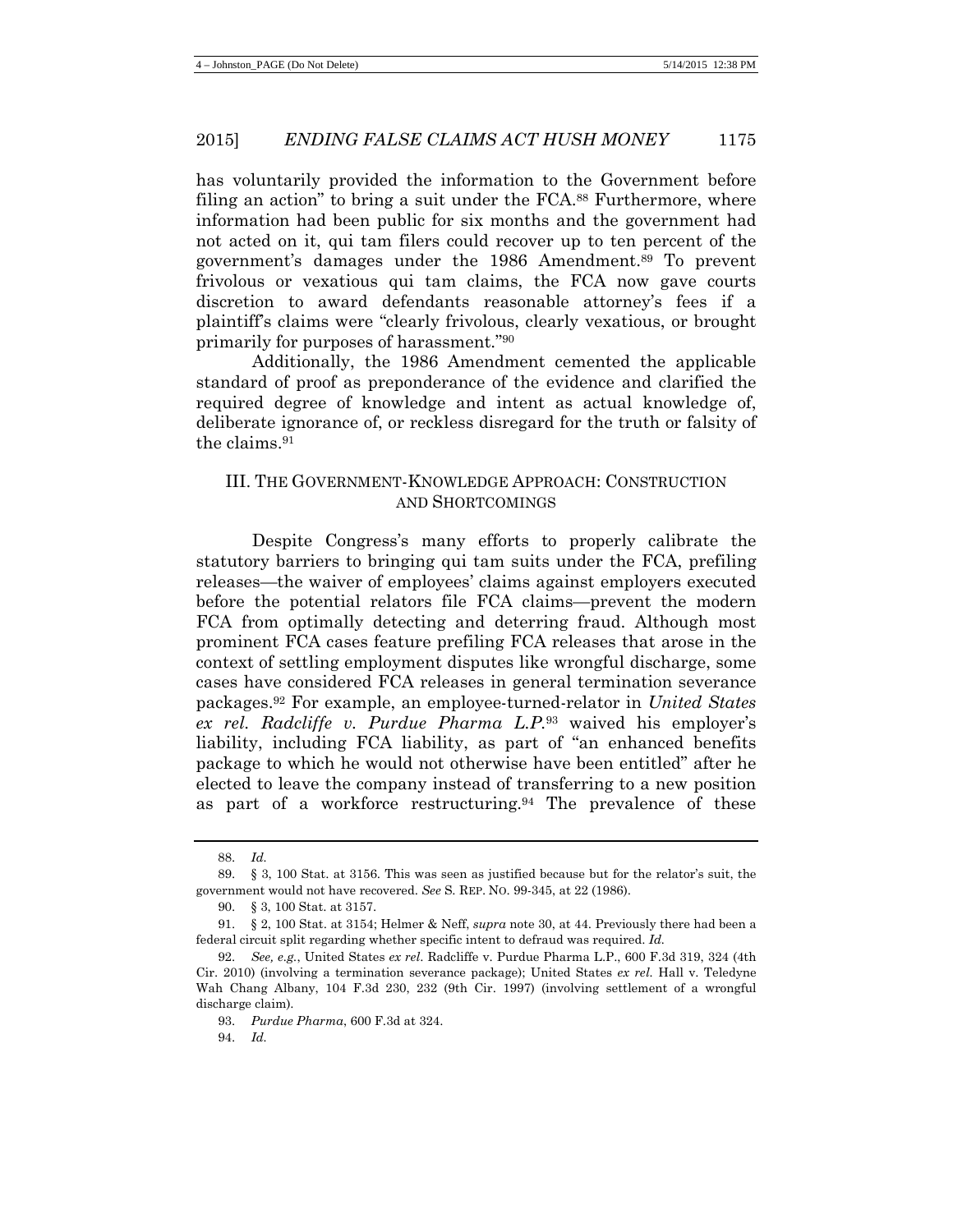agreements is difficult to determine because they do not become public unless challenged in court. This is a primary criticism of the practice—the fraud is never reported.95 Nonetheless, the existing evidence supports a reasonable belief that these releases are quite widespread as companies prudently seek to reduce the risk of FCA liability, particularly if they suspect that certain employees have some knowledge of company fraud.96

The Ninth Circuit established the predominant test to determine the enforceability of a would-be relator's signed release. The test focuses on whether the government had knowledge of the fraudulent activity at the time the release was signed.97 The Ninth Circuit crafted the government-knowledge test through two cases in the late 1990s: *United States ex rel. Green v. Northrop Corp.*<sup>98</sup> and *United States ex rel. Hall v. Teledyne Wah Chang Albany*.99 Two other federal courts of appeals have adopted this approach since then.100 Under the Ninth Circuit's test, courts enforce prefiling releases and dismiss FCA qui tam actions when the government already had knowledge of the fraud alleged; however, such releases are void as a matter of public policy when the government did not have knowledge of the fraud alleged.101

This Part first explains the Ninth Circuit's reasoning in constructing the government-knowledge approach. It then explains the flaws of the approach. Notably, the approach misaligns whistleblower incentives with the FCA's aims and presents informationobtainment difficulties. Finally, this Part discusses the flaws of the rejected government-intervention approach to assessing enforceability and highlights how the approach's deficiencies parallel those of the government-knowledge approach itself.

<sup>95.</sup> *See infra* Part III.B (explaining the flaws of the government-knowledge approach).

<sup>96.</sup> *See* United States *ex rel.* Ritchie v. Lockheed Martin Corp., 558 F.3d 1161, 1175 (10th Cir. 2009) (Briscoe, J., dissenting) (arguing that an "express consent rule" would prevent strategic settlement by companies defrauding the government); Searcy v. Philips Elecs. N. Am. Corp., 117 F.3d 154, 160 (5th Cir. 1997) (noting that the requirement that the government approve postfiling FCA settlements exists because "relators can manipulate settlements in ways that unfairly enrich them and reduce benefits to the government").

<sup>97.</sup> *See generally* Todd P. Photopulos & Graham W. Askew, *Having Your Cake and Eating It Too—The (Un)enforceability of Releases on Future Qui Tam Claims*, 1 J. HEALTH & LIFE SCI. L. 145, 152–54 (2008) (discussing the *Northrop* and *Teledyne* decisions).

<sup>98.</sup> 59 F.3d 953, 956 (9th Cir. 1994).

<sup>99.</sup> 104 F.3d 230, 233 (9th Cir. 1997).

<sup>100</sup>*.* United States *ex rel.* Radcliffe v. Purdue Pharma L.P., 600 F.3d 319, 329–30 (4th Cir. 2010); *Lockheed Martin*, 558 F.3d at 1169–70.

<sup>101.</sup> *See Teledyne*, 104 F.3d at 233 (limiting the *Northrop* decision to situations where the government has not already investigated the fraud).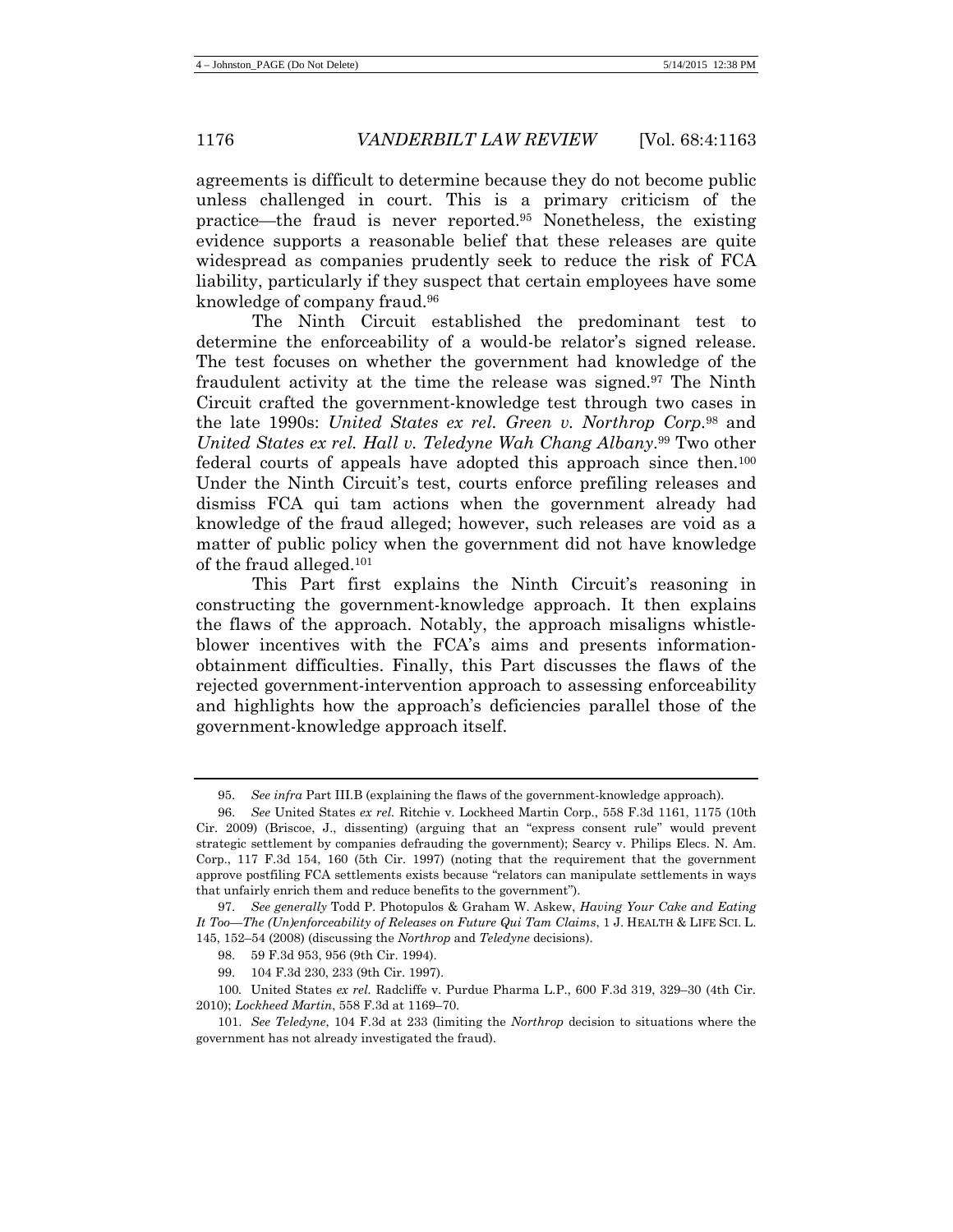#### *A. Construction of the Government-Knowledge Approach*

In 1988, Michael Green filed a complaint alleging that Northrop wrongfully terminated him for notifying Northrop officials that the company had double-charged the U.S. Air Force and for consulting an attorney.102 Northrop and Green settled the claim for \$190,000 in exchange for Green releasing all current and future claims against the company relating to or arising out of his employment.103 In 1991, Green filed a qui tam complaint under the FCA alleging fraud based upon the same double-charging scheme discussed in the wrongful termination suit.104 After Green's allegations, the United States investigated the allegations but declined to intervene.105 The district court granted Northrop summary judgment, ruling that the release relinquished Green's claim.106

The Ninth Circuit overturned the district court and concluded that enforcing the release was contrary to public policy.107 The court applied the federal common-law test for the enforceability of contracts negatively affecting public policy, which was established in *Town of Newton v. Rumery*<sup>108</sup> and *Davies v. Grossmont Union High School*  Dist.,<sup>109</sup> under which "a promise is unenforceable if the interest in its enforcement is outweighed in the circumstances by a public policy harmed by enforcement of the agreement."<sup>110</sup> The Ninth Circuit interpreted *Davies* to require the court:

(1) to determine whether the agreement waives a right that impacts upon the public interest; (2) [to] determine whether a substantial public interest would be impaired by enforcement of the agreement; and (3) to ascertain the reasons apart from the general interest in settling disputes that support enforcing the agreement.<sup>111</sup>

105. *Id.* at 956–57.

- 110. *Northrop,* 59 F.3d at 962 (quoting *Davies*, 930 F.2d at 1396).
- 111. *Id.*

<sup>102.</sup> *Northrop*, 59 F.3d at 956.

<sup>103.</sup> *Id.* Green agreed to:

<sup>[</sup>R]elease, acquit and forever discharge Northrop [and its] employees . . . from any and all claims . . . rights to payment . . . actions and causes of action of every nature, under any theory under the law, whether . . . statutory or other of any jurisdiction, whether known or unknown . . . which he had or held, or has or holds, or may claim to have or to hold by reason of any and all matters . . . including, but not limited to, those arising out of or relating to the Action and/or Green's employment with and separation from Northrop.

*Id.*

<sup>104.</sup> *Id.*

<sup>106.</sup> *Id.*

<sup>107.</sup> *Id.* at 963.

 <sup>108. 480</sup> U.S. 386 (1987).

 <sup>109. 930</sup> F.2d 1390 (9th Cir. 1991).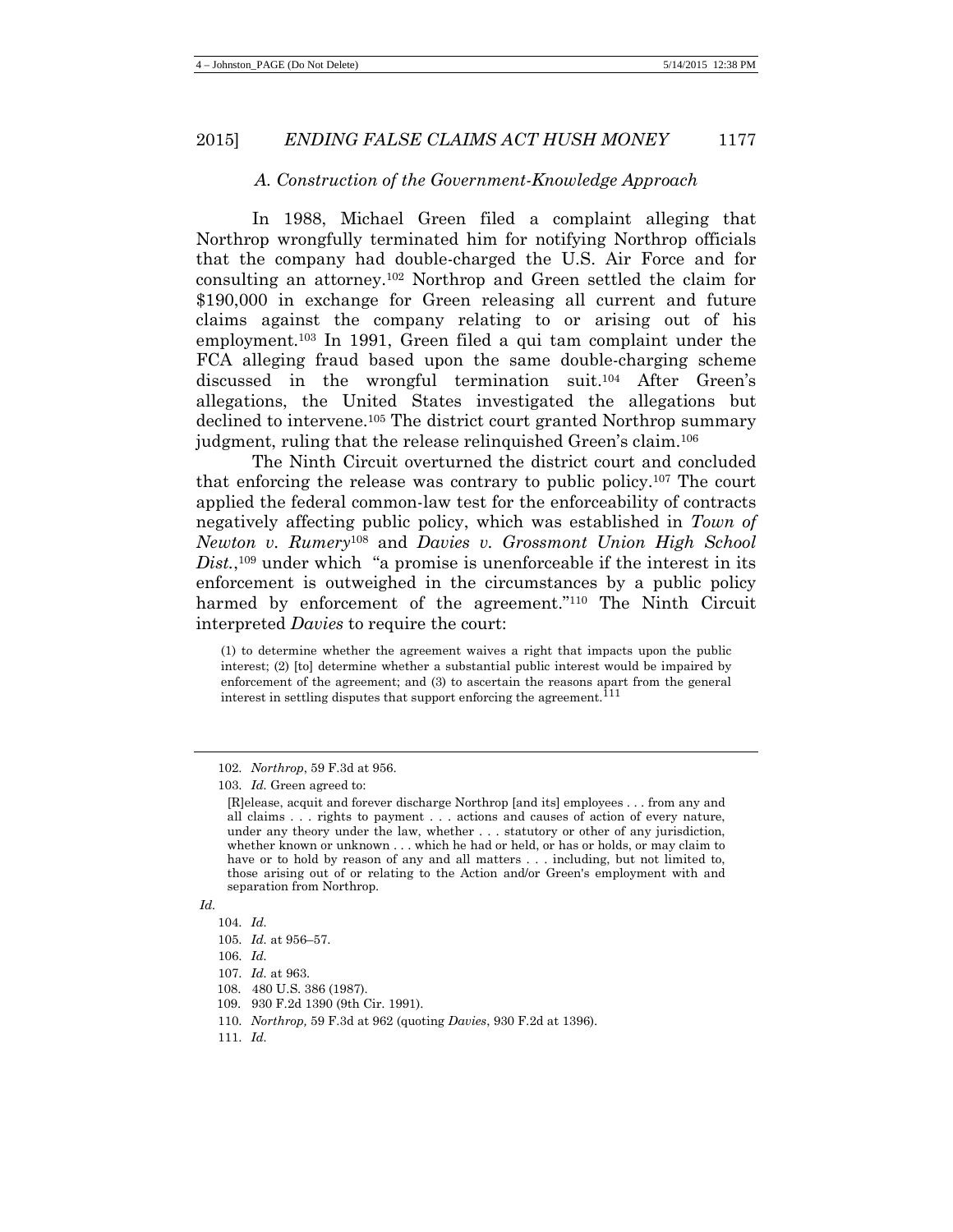The Ninth Circuit held in *Green* that enforcing the release would impair a substantial public interest by "nullif[ying] the incentives Congress intended to create in amending the provisions of the False Claims Act in 1986."112 Relators may recover only thirty percent of an FCA settlement, but they may recover all of a private settlement, so the court worried that enforcing prefiling releases would incentivize relators with legitimate claims to accept smaller settlements instead of blowing the whistle on the fraud.113 In many such situations, the government will not learn of the fraud unless someone files a qui tam claim.<sup>114</sup> And in other instances in which the government declines to intervene, as was the case here, the government will not recover unless a relator brought a qui tam claim.115

Two years later, in *Teledyne*, the Ninth Circuit limited the *Northrop* holding to situations in which the government had not previously investigated the matter.116 Christopher Hall, a Teledyne engineer, helped manufacture tubeshells used to sheath nuclear fuel rods in nuclear reactors.117 Hall believed that Teledyne's manufacturing methods were inadequate, an opinion that he shared with both Teledyne management and the United States Nuclear Regulatory Commission ("NRC").118 Both Teledyne and the NRC investigated the matter and found the tubeshell manufacturing methods that Teledyne employed were sufficient to meet customer requirements.119

Shortly after voicing his concerns to Teledyne, Hall was suspended for three days for tardiness.120 Hall then filed a complaint

120*. Id.*

<sup>112.</sup> *Id.* at 963.

<sup>113.</sup> *Id.* at 965–66. In the words of the Ninth Circuit:

The situation changes when a potential relator and defendant enter into a *pre*filing release of a *qui tam* claim when, as we assume here, that action makes its [sic] less likely that the government will learn of the fraud. Under these circumstances, the relator is likely to keep the *entire amount* of the settlement proceeds. Because the relator is likely to retain 100 percent as opposed to a maximum 30 percent of the recovery, a rational relator would be willing to accept a substantially smaller amount to settle the claim immediately than to preserve the right to eventually file a *qui tam* action in which the government would retain the lion's share of the proceeds.

*Id.*

<sup>114.</sup> *Id.* at 966.

<sup>115.</sup> *Id*.

<sup>116.</sup> United States *ex rel.* Hall v. Teledyne Wah Chang Albany, 104 F.3d 230, 233 (9th Cir. 1997).

<sup>117.</sup> *Id.* at 231–32.

<sup>118.</sup> *Id.* 

<sup>119.</sup> *Id.*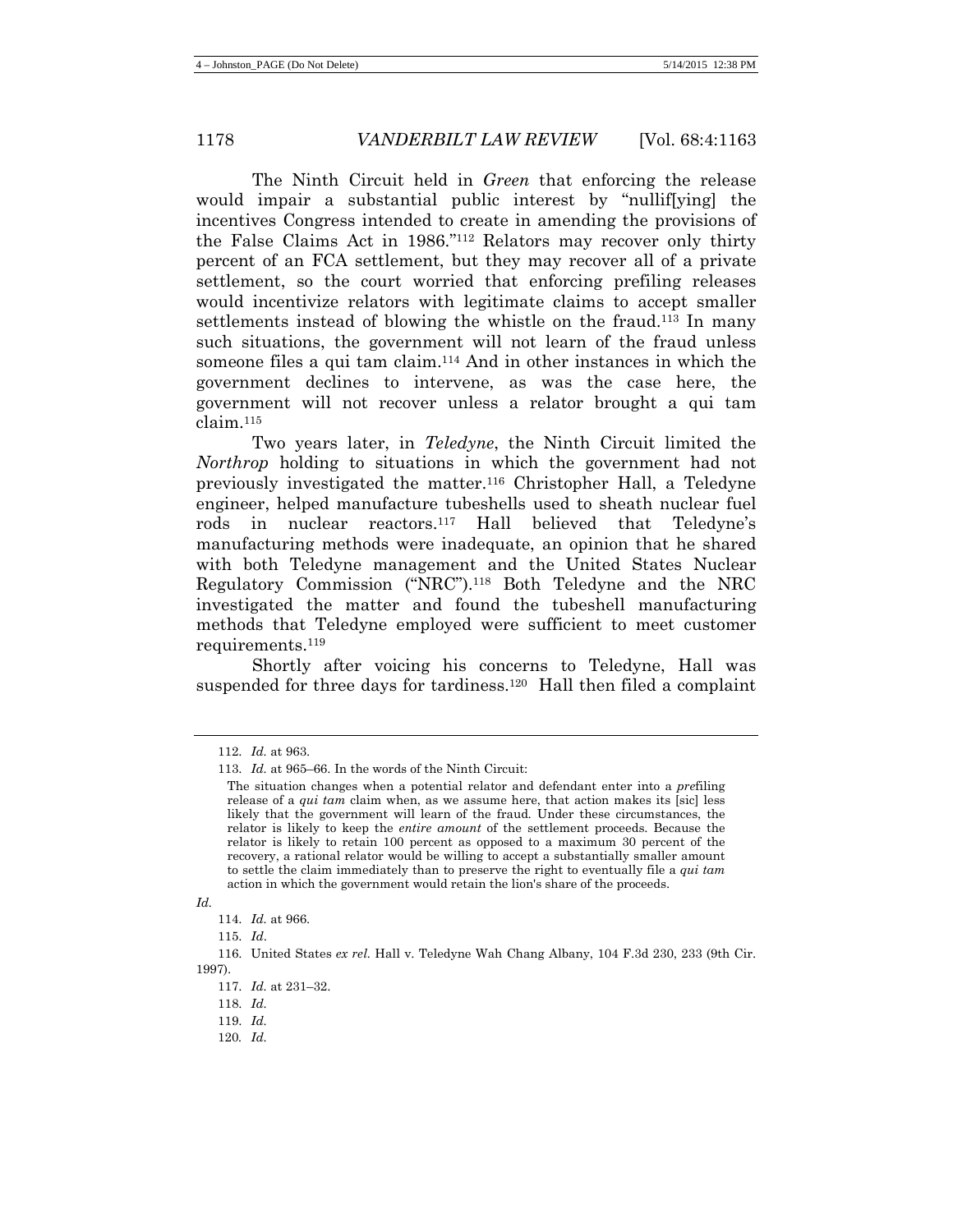with the United States Department of Labor ("DOL").121 The DOL ultimately agreed with Hall's allegation of improper retaliation, but Teledyne ignored the findings and fired Hall.122 Hall's state-court complaint for wrongful termination and associated offenses alleged that Teledyne had defrauded its customers, including the federal government, with its defective tubeshell manufacturing methods.123 In 1993, Teledyne and Hall settled the suit for a "substantial sum of money" and executed a general release for all actions that were or could have been brought by Hall in his wrongful termination suit.124

In 1994, Hall filed a qui tam complaint under the FCA alleging that Teledyne committed fraud by falsely assuring its customers that its tubeshell manufacturing techniques were sufficient.125 The NRC conducted another investigation and again found Teledyne's methods adequate, and the government declined to intervene.126 The district court granted summary judgment to Teledyne on the grounds that the release previously signed to settle the wrongful termination suit encompassed Hall's qui tam action.<sup>127</sup>

The Ninth Circuit upheld the district court's decision stating that the public interest concerns in *Northrop* were not present here because the government had already conducted an investigation<sup>128</sup>:

The federal government was aware of Hall's allegations regarding false certifications. Therefore, the public interest in having information brought forward that the government could not otherwise obtain is not implicated. The public interest in the use of *qui tam* suits to supplement federal enforcement of the FCA is also not disturbed, because the federal government had already investigated the allegations prior to the settlement. . . . The government, of course, was not a party to the release, and is therefore not barred by it from pursuing a claim against Teledyne.<sup>129</sup>

Since the Ninth Circuit developed the *Northrop-Teledyne* framework that assesses the enforceability of prefiling FCA releases

*Id*.

125. *Id.* Specifically Hall alleged that "Teledyne had falsely certified to its customers, including the United States, that its tubeshells had undergone the heat treatment necessary for heightened corrosion resistance." *Id.*

126. *Id.*

129. *Id.*

<sup>121.</sup> *Id.*

<sup>122.</sup> *Id.*

<sup>123.</sup> *Id.*

<sup>124.</sup> *Id.* at 232. The release stated that it

includes, but is not limited to, all claims which were, or could have been, brought as claims or counterclaims in the above-referenced action. This Mutual Release of Claims also includes, but is not limited to, any other claims or complaints which could have been brought in any other type of action or proceeding.

<sup>127.</sup> *Id.*

<sup>128.</sup> *Id.* at 233.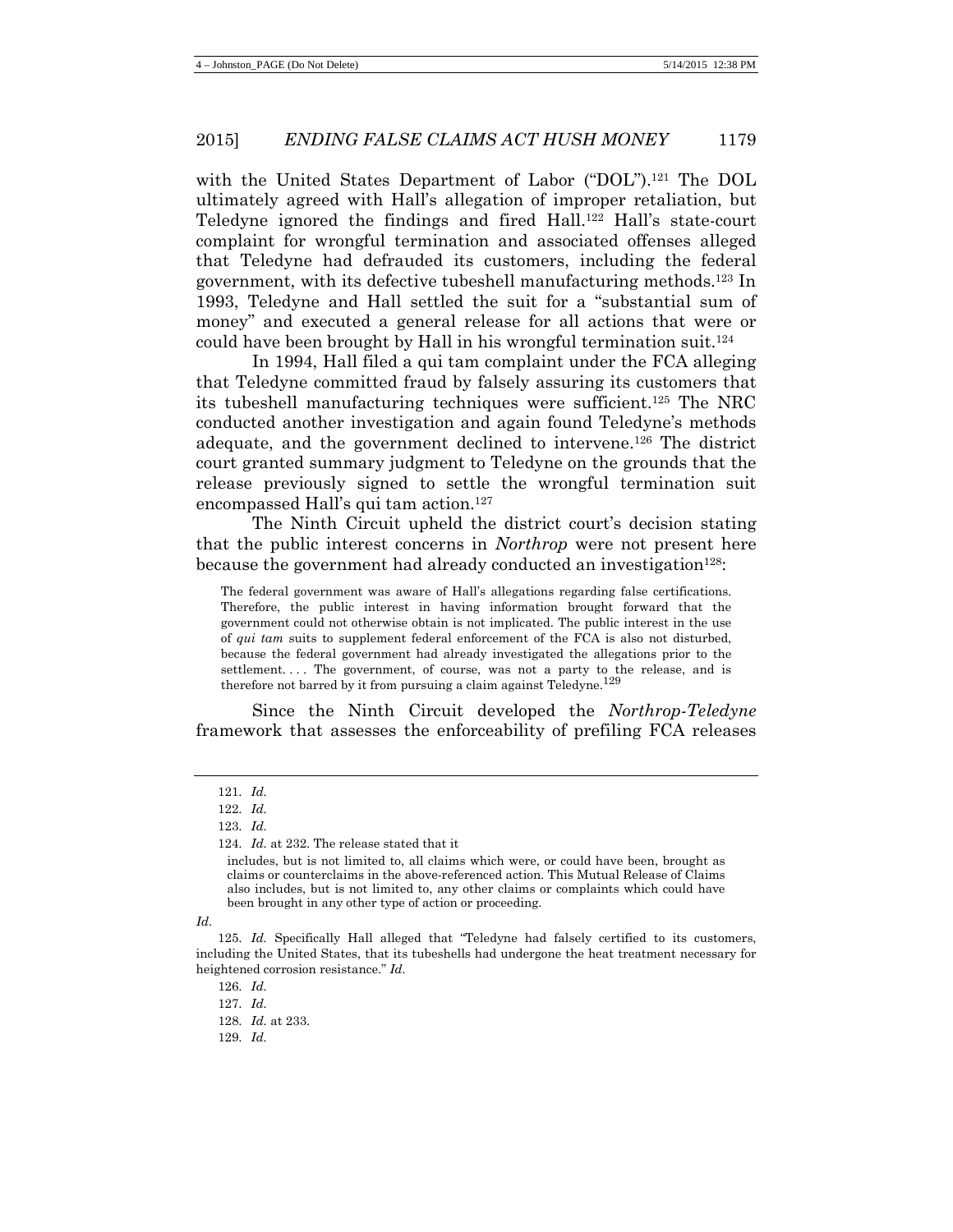on the basis of government knowledge, the Fourth and Tenth Circuits have explicitly adopted it, and the Fifth Circuit has positively reviewed it. <sup>130</sup> At the time of Note's publication, no other federal courts of appeals had considered the issue since the advent of this framework.

## *B. Flaws of the Government-Knowledge Approach*

The government-knowledge approach has an attractive—but deceptive—simplicity to it. Courts will enforce releases when the government already has knowledge of the fraud while refusing to enforce releases when a qui tam claim alleges fraud that the government has not yet discovered. But this approach has many problems: it frustrates the goal of supplementing government prosecution with private suits, a significant purpose of the FCA; it discourages relators from coming forward, even when the government is not aware of fraudulent activity, by putting relators' settlements at risk; and it puts relators in the difficult position of deciding whether to bring a qui tam claim without knowing what information the government possesses.

Furthermore, the government-knowledge approach creates incentives for would-be relators that are inconsistent with the FCA's public policy goals. The *Teledyne* court worried that whistle-blowers would settle out of court and fail to disclose fraud to the government at all:

The effect of enforcing releases when the government has no knowledge of the *qui tam* claims would be to encourage relators to settle privately and release their claims, thus retaining 100 percent of the recovery, instead of providing the government with information and retaining at most the 30 percent recovery available in a *qui tam* action.131

However, this analysis omits some important public policy aspects of the False Claims Act. The FCA had three aims: (1) incentivizing insiders to blow the whistle on fraud, (2) supplementing the government's efforts to recover money lost from fraud, and (3)

<sup>130.</sup> United States *ex rel*. Radcliffe v. Purdue Pharma L.P., 600 F.3d 319, 329–33 (4th Cir. 2010); United States *ex rel*. Ritchie v. Lockheed Martin Corp., 558 F.3d 1161, 1169–70 (10th Cir. 2009); *see also* United States *ex rel*. Longhi v. Lithium Power Techs., Inc., 575 F.3d 458, 473–74 (5th Cir. 2009) (hinting that it would adopt the government-knowledge approach in the appropriate case, but resting its decision on the fact that the release was signed eleven days *after* filing the qui tam action). *But see* United States *ex rel*. Gebert v. Transp. Admin. Servs., 260 F.3d 909, 919 (8th Cir. 2001) (denying application of the government-knowledge approach because the settlement agreement occurred in the context of a bankruptcy proceeding).

<sup>131.</sup> *Teledyne*, 104 F.3d at 233.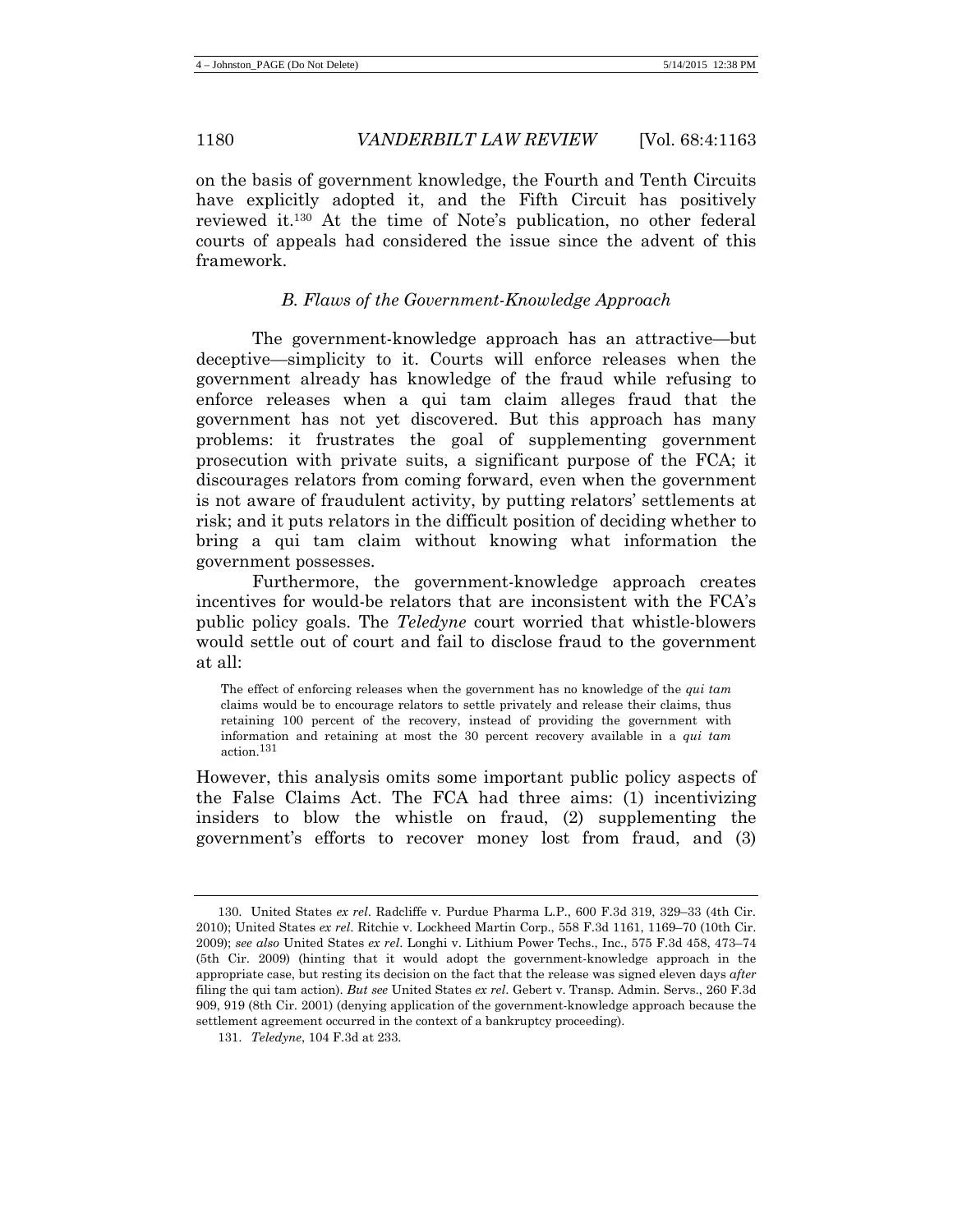deterring fraudulent claims.132 The Ninth Circuit focused on the first public policy concern in formulating the government-knowledge approach<sup>133</sup> at the expense of the other two motivations.<sup>134</sup>

As Chief Judge Mary Beck Briscoe explained in her dissent in *United States ex rel. Ritchie v. Lockheed Martin Corp.*, in which the Tenth Circuit adopted the Ninth Circuit's government-knowledge approach, "[t]he [government-knowledge approach] . . . undermines one of the other public interests under the FCA: the Government's compensatory interest in recouping funds lost due to fraud."135 The government has two possible reasons not to pursue a civil fraud suit itself: first, the suit lacks merit, or second, the government has insufficient resources to take on the litigation.136 To maximize recovery, the Government needs relators to litigate claims about known fraud that the Government lacks the resources to litigate itself. The FCA was intended to incentivize private citizens to bring suit on behalf of the government in order to supplement the government's own recovery efforts, but "[b]y allowing contractors to buy off relators whose resources would otherwise be available to pursue fraud claims on behalf of the Government, the exception from *Hall* disregards the Government's compensatory interest in recouping funds lost due to fraud."137

Moreover, the government-knowledge approach likely disincentivizes relators from coming forward even when the government has not investigated the fraud. As discussed above, a primary reason for the 1986 Amendment was to repeal the newknowledge jurisdictional bar that discouraged whistle-blowers from coming forward and crippled the 1943 version of the False Claims Act.138 Similarly, the government-knowledge approach discourages whistle-blowers that have signed releases from alerting the

<sup>132.</sup> *Lockheed Martin*, 558 F.3d at 1173–77 (Briscoe, J., dissenting); S. REP. NO. 99-345, at 2, 4, 8 (1986).

<sup>133.</sup> *See Teledyne*, 104 F.3d at 233 ("It is commonly recognized that the central purpose of the *qui tam* provisions of the FCA is to set up incentives to supplement government enforcement of the Act . . . ." (citation and internal quotation marks omitted)).

<sup>134.</sup> *Lockheed Martin*, 558 F.3d at 1174 (Briscoe, J., dissenting) ("The Ninth Circuit's analysis in Hall focuses primarily on the first interest: providing insiders with incentives to come forward with information about fraud against the Government."); *see Teledyne*, 104 F.3d at 233. Most of the cases applying the *Northrop*-*Teledyne* framework have likewise focused on these incentives. *See, e.g*., United States *ex rel*. Longhi v. Lithium Power Techs., Inc., 481 F.Supp.2d 815, 818–21 (S.D. Tex. 2007) (approving of but not explicitly adopting the government-knowledge approach).

<sup>135.</sup> *Lockheed Martin*, 558 F.3d at 1173–77 (Briscoe, J., dissenting).

<sup>136.</sup> *Id.* at 1174

<sup>137.</sup> *Id.* at 1175.

<sup>138.</sup> *See* Helmer & Neff, *supra* note 30, at 49–50.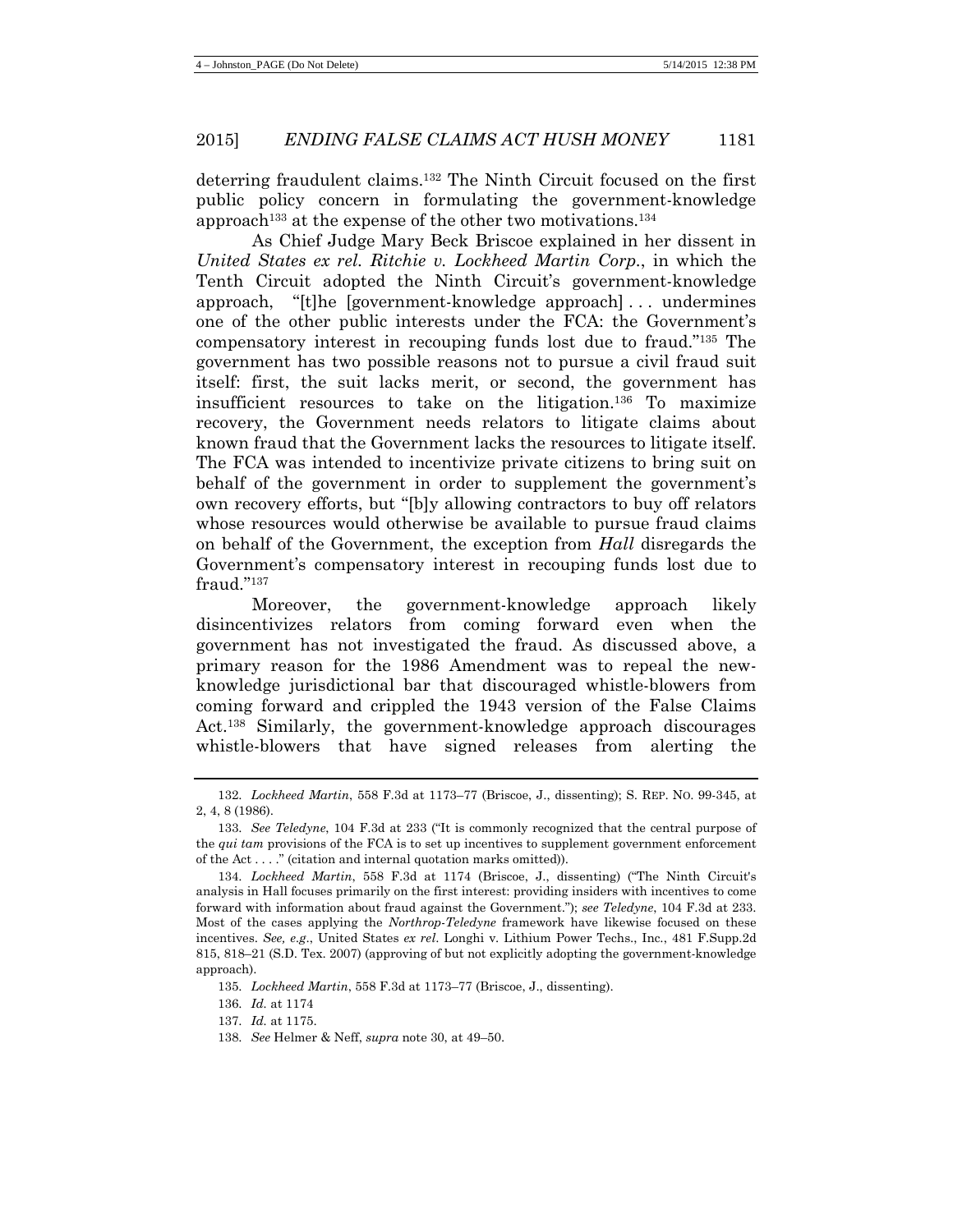government to fraud, lest the government already be investigating the matter, thereby eliminating possible relator compensation. Filing an FCA case in such a scenario might forfeit the settlement the relator received in exchange for signing the release.139 At the culmination of an unsuccessful FCA case, one Colorado district court required a relator to return \$125,892 received as part of a settlement that included the relator's waiver of the right to initiate any action relating to the relator's employment.140 Depending on the wording of the release the would-be relator signed, filing a qui tam suit under the FCA might force the relator to forfeit any previous settlement made contingent on waiving claims.

A would-be relator also faces practical difficulties in determining if anyone in the government has already investigated the fraud that the relator intends to expose. Such investigations are generally kept secret from those committing the fraud to prevent them from evading prosecution, so a relator would not be in a position to determine if the government is investigating such fraud until *after* filing the qui tam action. With potential forfeiture of the settlement agreement a viable possibility, it is unlikely that a relator would undertake the costs of an FCA suit for the mere chance to enjoy a portion of any government recovery.

#### *C. The Government-Intervention Approach: A Flawed Alternative*

After the proliferation of the government-knowledge approach, a federal court in the Southern District of Georgia sought to augment the approach by considering whether the government declined to intervene in the case.141 The government-intervention approach sought to avoid many of the ills that plagued the governmentknowledge approach, but it also suffered from many serious shortcomings itself and has not gained serious traction. Although the government-intervention approach has contributed little to FCA prefiling release jurisprudence, its flaws inform what a better approach would be.

<sup>139.</sup> *See, e.g.*, United States *ex rel*. Jimenez v. Health Net, Inc., No. 99–cv–01259–EWN– MJW, 2005 WL 2002435, at \*5 (D. Colo. Aug. 19, 2005) (noting that the relator forfeited a \$125,000 settlement received in exchange for a waiver of all claims relating to employment and a representation that no claims against the employer were pending because the relator failed to disclose that an FCA suit against the employer was already filed).

<sup>140.</sup> *Id.*

<sup>141.</sup> Unites States *ex rel*. Whitten v. Triad Hosps., Inc., No. Civ.A. CV202-189, 2005 WL 3741538, at \*5 (S.D. Ga. Oct. 27, 2005) (interpreting the contract at issue narrowly to find the FCA claim was not waived), *rev'd on other grounds*, 210 F. App'x 878 (11th Cir. 2006).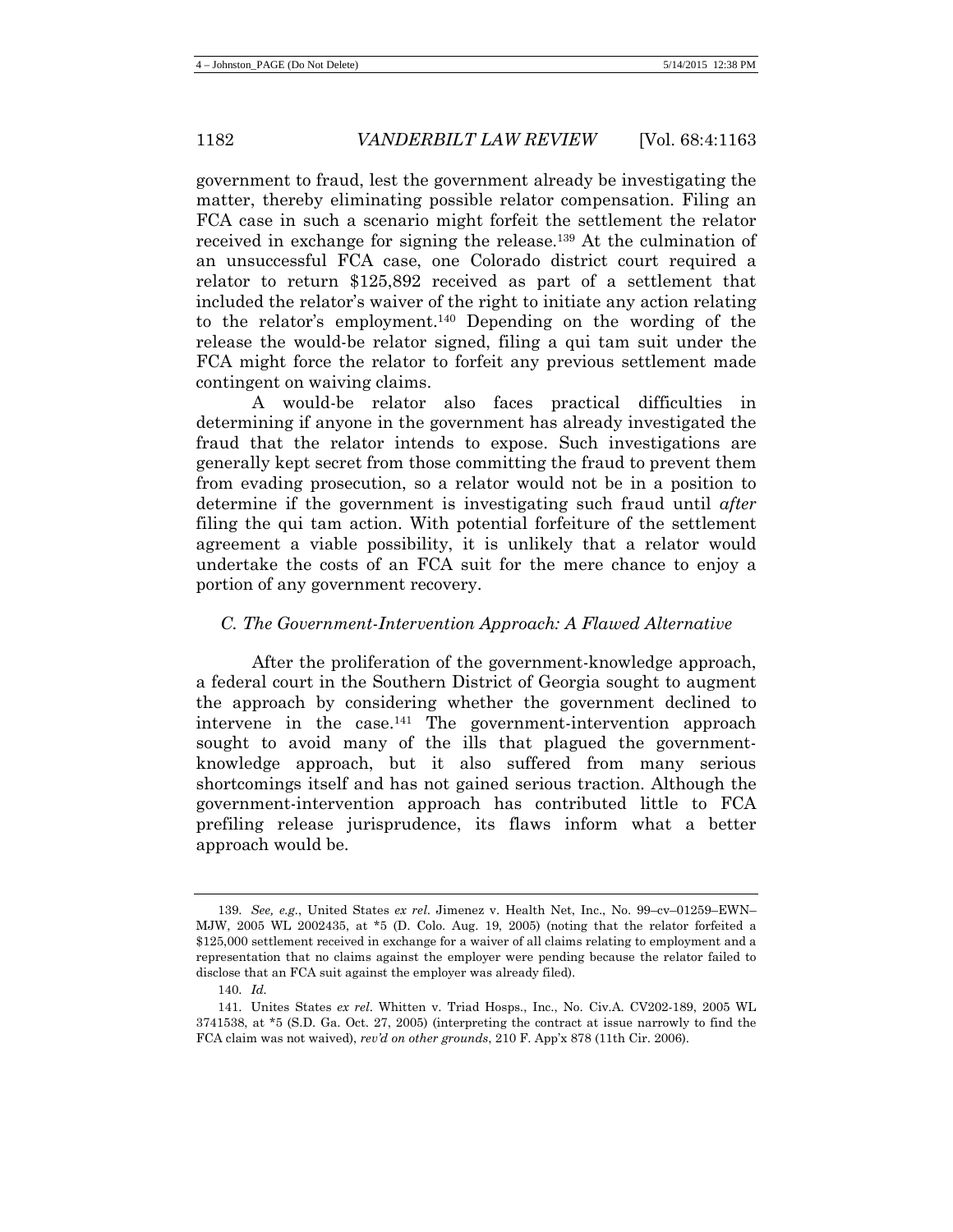In *Whitten*, a hospital employee entered into a severance agreement under which the hospital paid him \$124,000 in exchange for releasing any current or future claims against it. <sup>142</sup> The hospital employee later filed an FCA qui tam action alleging health-care billing fraud.143 The government declined to intervene in the case.144 The district court held the severance agreement enforceable because the government declined to intervene.145 The court reasoned that the public policy interest in encouraging the disclosure of fraud "is served adequately by a rule that prohibits a litigant who has agreed to release his right to serve as a relator from maintaining a *qui tam* action if the government declines to intervene in the action."146

The Eleventh Circuit later overturned the case on a narrow contract question,147 but another federal district court in Georgia later considered the logic of the government-intervention rule and explained its defects.148 The court reasoned that whether the government declined to intervene should not control the enforceability of the release because "the Government can elect not to intervene for a variety of reasons, many of which—such as availability of U.S. Attorneys—have nothing to do with the merits."149 Nonintervention does not necessarily indicate government disinterest in the action, as the government stands entitled to most of the proceeds even if it decides not to intervene.150 Moreover, "a potential relator could not know with certainty that the Government would intervene in an action, [so] less relators would come forward and expose fraud—the key purpose of the FCA."151

Although the criticisms of the government-intervention rule address the prudence of enforcing the government's decision to intervene, these same imperfections also permeate the governmentknowledge approach. The government's decision not to intervene in a

<sup>142.</sup> *Id*. at \*2.

<sup>143.</sup> *Id.* at \*1.

<sup>144.</sup> *See id.* at \*2–6 (granting summary judgment to the defendant). Although the opinion never explicitly states that the government declined to intervene, it can be inferred from the structure of the test and the decision to grant summary judgment to the defendant.

<sup>145.</sup> *Id.* at \*5.

<sup>146.</sup> *Id.* 

<sup>147.</sup> *See* United States *ex rel*. Whitten v. Triad Hosps., Inc., 210 F. App'x 878, 882 (11th Cir. 2006) (determining that the severance agreement did not prevent the employee from bringing a False Claims Act claim).

<sup>148.</sup> United States *ex rel*. Powell v. Am. InterContinental Univ., Inc., No. 1:08–CV–2277– RWS, 2012 WL 2885356, at \*11 (N.D. Ga. July 12, 2012).

<sup>149.</sup> *Id.*

<sup>150.</sup> *Id.*

<sup>151.</sup> *Id.*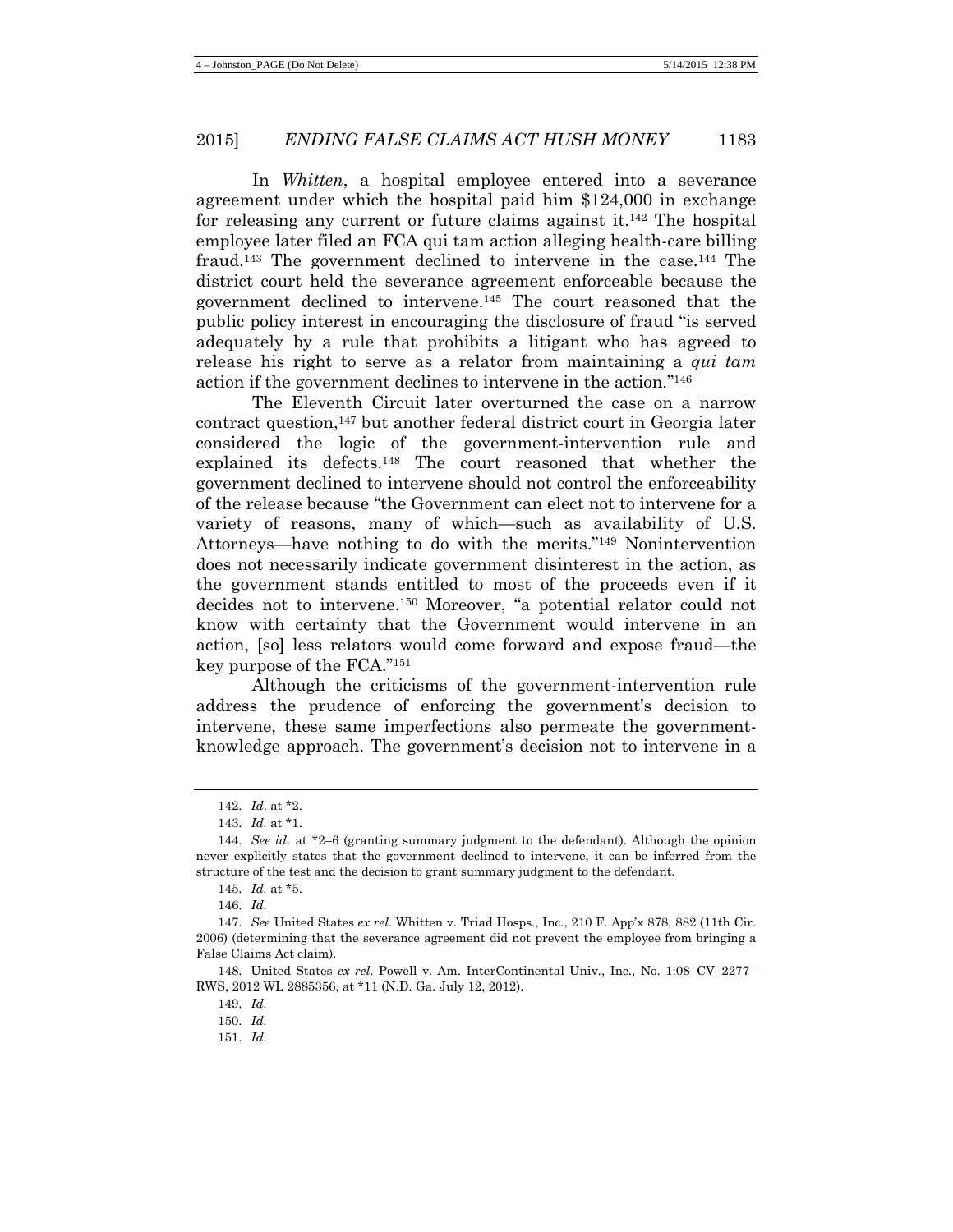case mirrors the government's decision not to bring its own case against those committing fraud. The government may decide not to bring its own claim for a variety of reasons, such as the availability of U.S. Attorneys, but this decision does not necessarily indicate a lack of government interest in a relator filing a qui tam action. Likewise, the uncertainty in assessing whether the government will intervene in a case mirrors the uncertainty in deciding whether the government already has knowledge of the false claims. When relators file qui tam FCA claims, they cannot know with certainty whether the government already has knowledge of the fraud, and hence the prefiling releases deter them from bringing such a claim, the enforceability of which depends on the government's knowledge.

#### IV. AN ALTERNATIVE APPROACH: PRIOR AGENCY APPROVAL

This Part proposes that Congress adopt an approach that enforces a prefiling FCA release only when the government has approved the release following an investigation. This agency-approval approach is more consistent with the FCA's three aims: First, it aligns whistle-blower incentives by removing the dilemma insiders face when choosing between a certain settlement and the potential partial recovery of an FCA claim. Second, it supplements the government's efforts to recover money lost from fraud by allowing relators to proceed with claims that the government supports but does not have the resources to bring itself. Third, it deters fraudulent claims by strengthening the qui tam provisions of the FCA and making every insider a potential whistle-blower whose silence may not be bought by a prefiling settlement. Additionally, the agency-approval approach mirrors the FCA requirement that the government approve any postfiling release.

This better approach would enforce releases of FCA liability only when the government has approved the release. Chief Judge Briscoe, in her *Lockheed Martin* dissent, proposed that the courts should only enforce prefiling FCA releases when the Attorney General has approved them.<sup>152</sup> In practice, this would probably involve the Attorney General interfacing with various government agencies to determine if any agency had cleared the company of the specific allegations of fraud. Instead of placing the decisionmaking authority with the Attorney General, this Note argues that when a government agency completes an investigation of fraud, it should certify to the

<sup>152.</sup> United States *ex rel*. Ritchie v. Lockheed Martin Corp., 558 F.3d 1161, 1175 (10th Cir. 2009) (Briscoe, J., dissenting).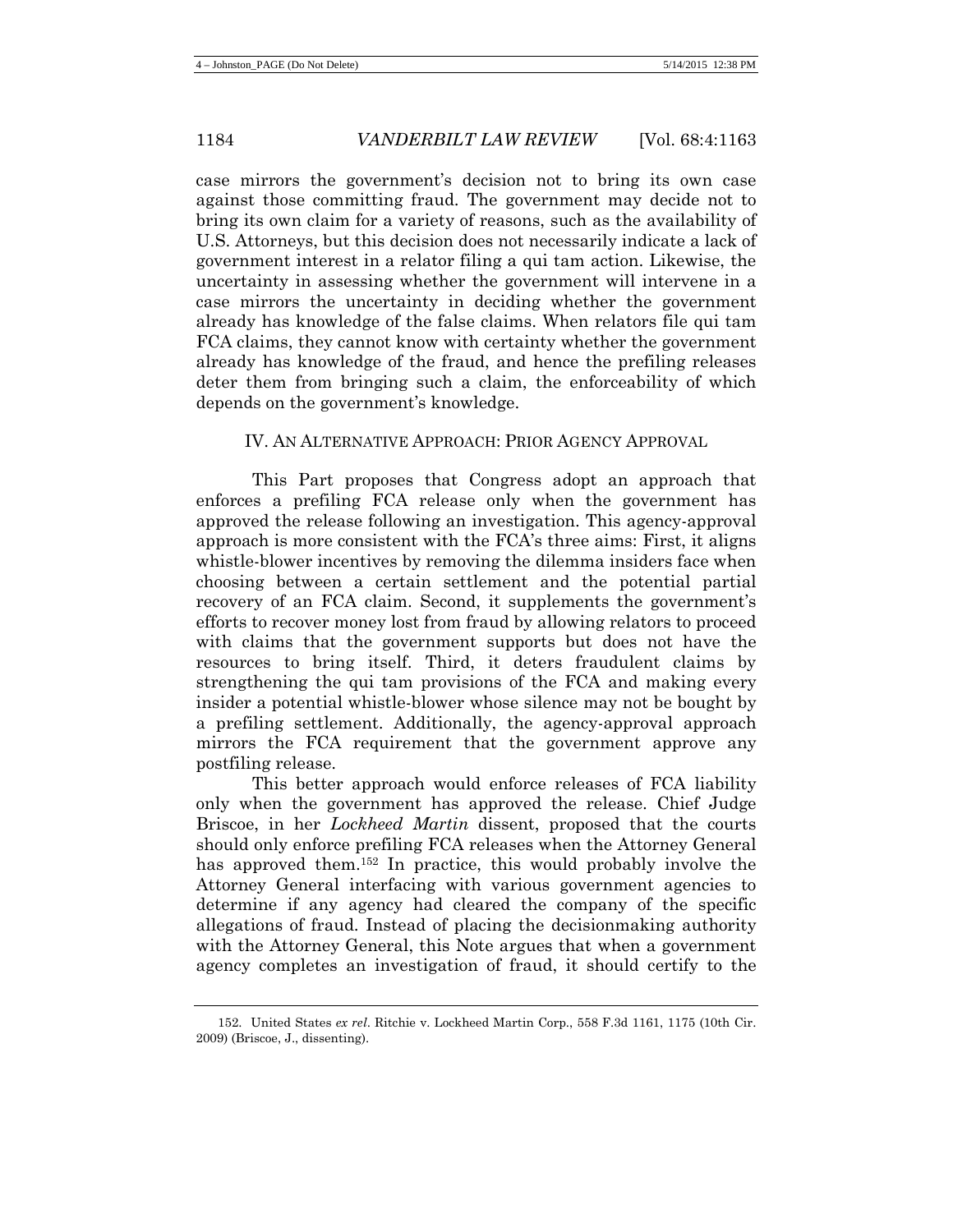company that the company may contract with employees to waive their right to file qui tam FCA claims about the specific instance of fraud investigated. Such an approach is administratively low cost, as the investigating agency is already interfacing with the company during the investigation. It is also more efficient than the approach that Chief Judge Briscoe proposed, as a second "mini-investigation" by the Attorney General to determine if an agency has investigated the fraud is not necessary.

For example, under Chief Judge Briscoe's proposal, to determine whether to approve the *Teledyne* release, the Attorney General would consult the NRC and other agencies to decide if any had determined the tubeshell production was not fraudulent.<sup>153</sup> However, under the agency-approval approach, after completing its investigation, the NRC itself would certify to Teledyne that it could contract for enforceable releases of qui tam FCA claims regarding the tubeshell production.

#### *A. Consistency with the Three Purposes of the False Claims Act*

Under the proposed agency-approval approach, the only way for an insider with knowledge of fraud to profit from such knowledge is to bring a qui tam claim. The approach would prevent employers from exchanging generous severance packages for the would-be relator's silence because releases associated with these severance packages would not be enforced unless the government approved them. This would solve the problem of misaligned incentives discussed in *Northrop*—that would-be relators might release the right to file FCA suits in exchange for small, but guaranteed, out-of-court settlements, and hence never report the fraud in the first place.154 The lack of agency certification establishes the unenforceability of these releases before their creation, making such agreements unprofitable to employers. The government may simply decline to approve the release. Although companies might still offer unenforceable settlements in exchange for prefiling FCA releases, and some potential relators might mistakenly believe the contracts are enforceable, those allured by the massive FCA damages would quickly learn from their attorneys that the company could not enforce the agreement. Moreover, rationally minded companies should offer smaller

<sup>153.</sup> *See* United States *ex rel*. Hall v. Teledyne Wah Chang Albany, 104 F.3d 230, 231–32 (9th Cir. 1997).

<sup>154.</sup> United States *ex rel*. Green v. Northrop Corp., 59 F.3d 953, 965–66 (9th Cir. 1995).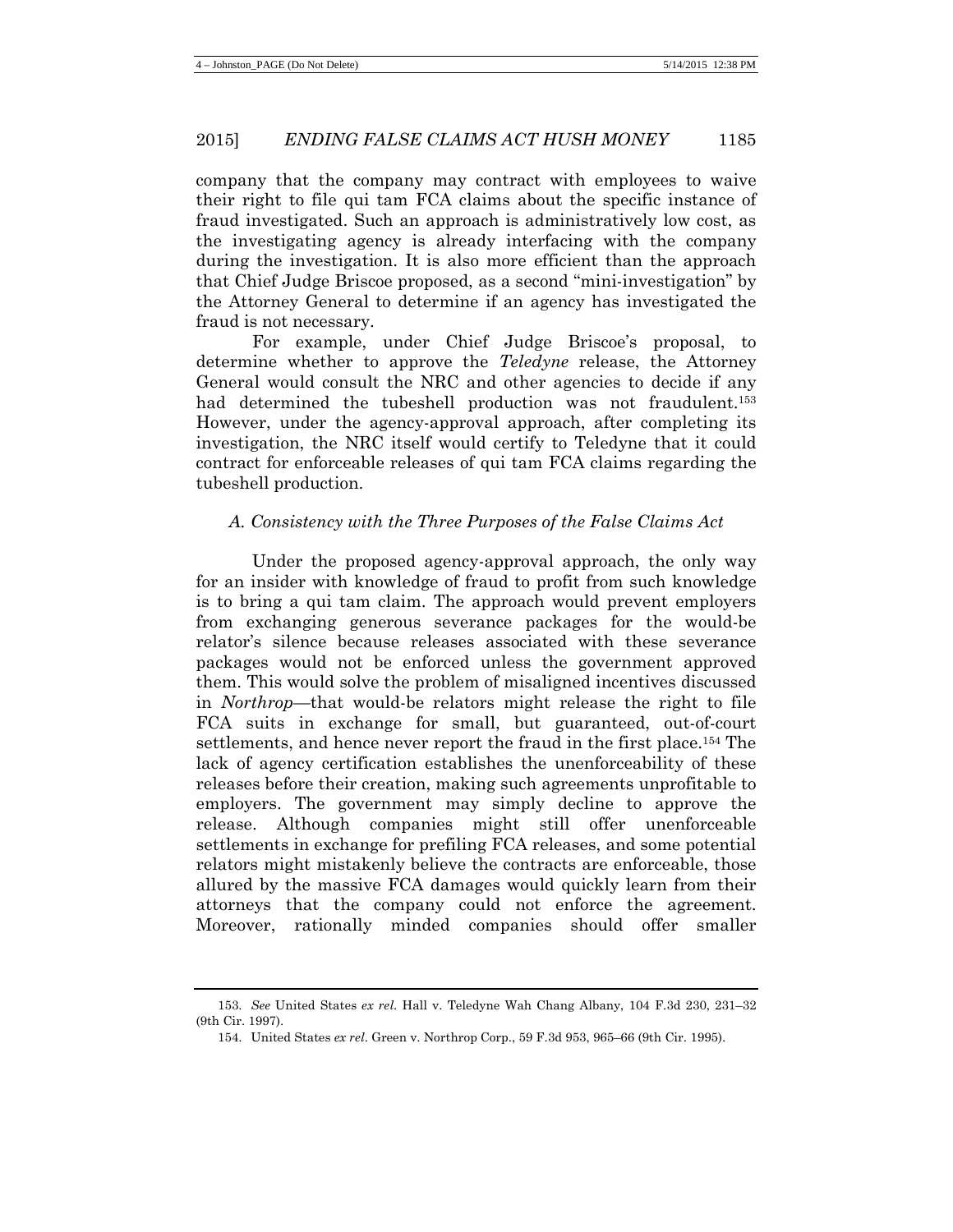settlements, as they discount for the unenforceability risk, which would reduce the overall appeal of the settlements.

The agency-approval approach would also deter relators from bringing frivolous suits. In situations like that in *Teledyne*—where the NRC had already investigated and determined that the company had not submitted false claims regarding its nuclear reactor sheath manufacturing process<sup>155</sup>—the government should approve the FCA release. But the government should be careful not to approve overly broad releases that might waive qui tam rights to allege other instances of fraud in the company that the government has yet to investigate. For example, if the government had approved a release for Teledyne employees, the release should have been restricted to claims arising out of the same subject matter as the NRC's investigation into the nuclear reactor sheath. Because if Teledyne were also making fraudulent claims to the Department of Health and Human Services regarding the health care it provided to its employees, a general release could bar qui tam claims on the health-care fraud issue when the government has only investigated the nuclear reactor sheath manufacturing. If the government were satisfied with its investigation and conclusion that no fraud occurred, approving a narrowly constructed release would preclude warrantless claims while also permitting meritorious qui tam claims about other instances of fraud.

The agency-approval approach would maximize recovery because it incentivizes whistle-blowers to bring more FCA qui tam suits. The government's knowledge of the fraud would no longer prevent would-be relators who have signed releases from bringing claims. In instances in which the government has knowledge of the fraud but has not brought suit, this approach would not inhibit relators from bringing qui tam suits, as would have occurred under the government-knowledge approach. Chief Judge Briscoe explained this issue in her *Lockheed Martin* dissent, in which she proposed that the Attorney General approve prefiling releases:

[T]here is still a risk under [*Teledyne*] that the Government will not bring a meritorious claim simply because the Government lacks the resources to do so. The parties will likely know this, and the contractor will pay the relator more money to reflect the probability that resource constraints will preclude the Government from bringing the claim independently. An express consent rule helps prevent this problem by allowing the Government to veto the release of relators who would otherwise pursue meritorious FCA claims with their own resources.<sup>156</sup>

For the government, there is virtually no drawback to incentivizing more qui tam claims, especially because it stands to recover a sizeable

<sup>155.</sup> *Teledyne*, 104 F.3d at 231.

<sup>156.</sup> *Lockheed Martin*, 558 F.3d at 1176 (Briscoe, J., dissenting).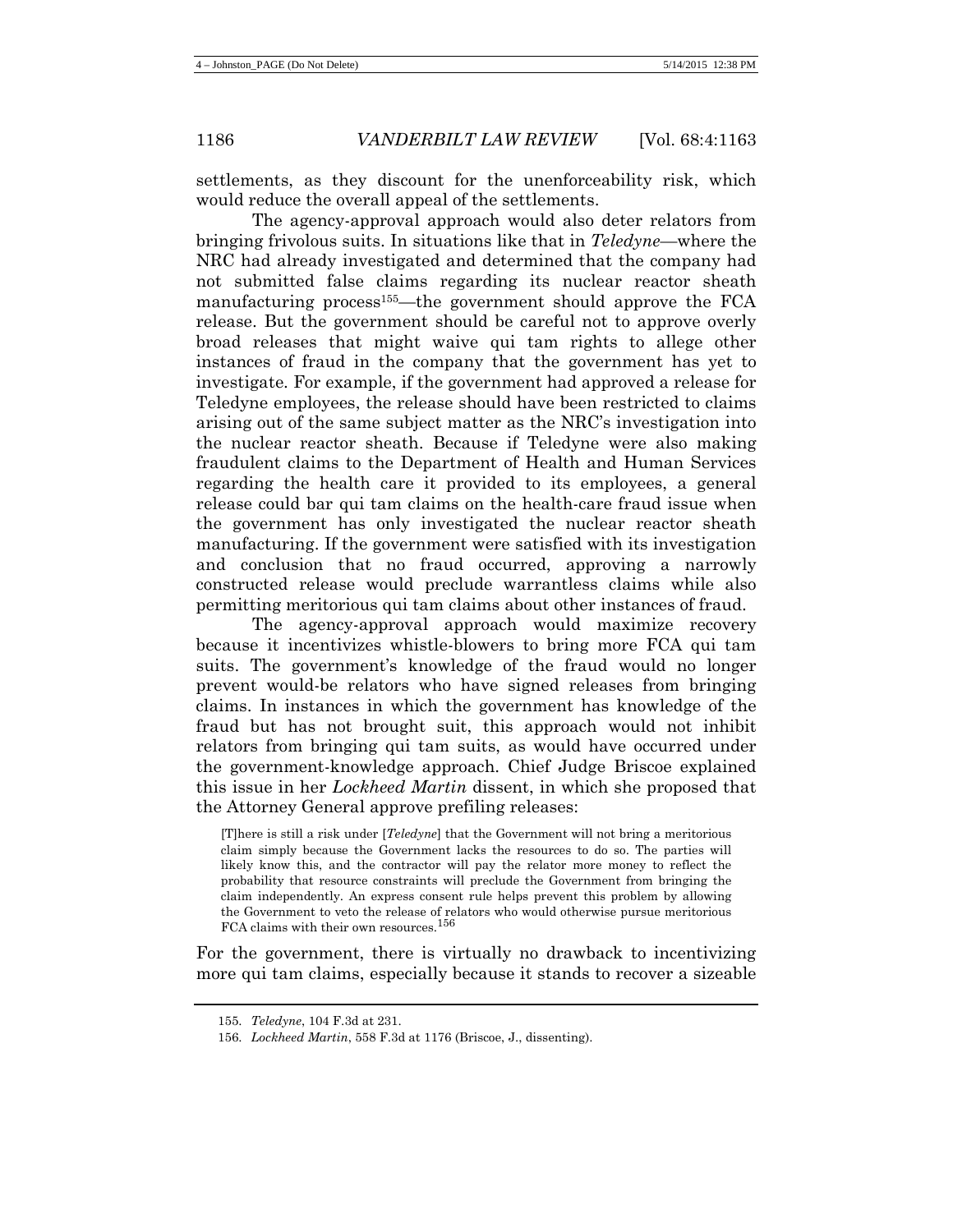portion of the damages awarded in a relator's successful qui tam suit. In every successful case, the government receives at least seventy percent of the recovery.157 Because the FCA subjects defendants that have been found liable to treble damages, the government stands to recover at least 210 percent of the defrauded money, plus its share of the \$5,000 to \$10,000 penalty suffered for each false claim a defendant submitted.158 So, even though the government would have recovered more had it brought the suit itself, qui tam suits are still quite lucrative.

<span id="page-24-0"></span>Preventing relators from contracting away their right to bring qui tam actions would further promote fraud detection because only through filing such an action could an insider gain financially from his or her knowledge of fraud. In addition, to get a release approved, a company would need to disclose enough information to satisfy the government that it does not need the relator to bring the fraud to light; this would aid the government goal of increased fraud detection.159

If companies cannot presettle qui tam claims with potential relators, they will have one fewer tool to hide fraud; thus, deterrence will be maximized. Further, if any employee who discovers fraud stands to gain up to thirty percent of treble damages, companies would think twice about committing fraud. At the very least, those who commit fraud would not be able to use employees to commit the fraud and then coerce them into signing severance deals that forbid them from filing qui tam actions.

## *B. Consistency with the FCA Postfiling Requirement*

The agency-approval approach mirrors the FCA's treatment of postfiling settlements. <sup>160</sup> Once a relator files a qui tam suit under the FCA, "[t]he action may be dismissed only if the court and the Attorney General give written consent to the dismissal and their reasons for

<sup>157. 31</sup> U.S.C. § 3730(d)(1)–(2) (2012) (providing that a relator receive up to, but in any event no more than, thirty percent of the action or settlement's proceeds).

<sup>158.</sup> *Id.* § 3729(a)(1)(G). The government recovers seventy percent of treble damages, so it recovers seventy percent of three hundred percent damages. Since 0.7 x 300 is 210, the government's minimum damages recovery from an FCA claim is 210 percent. This calculation excludes the \$5,000 to \$10,000 per claim fine, which increases the government's recovery for every fraudulent claim.

<sup>159.</sup> *See Lockheed Martin*, 558 F.3d at 1176 (Briscoe, J., dissenting) ("[I]f we require the Government's express consent, then contractors will be forced to disclose enough information to satisfy the Government. This will help the Government investigate the alleged fraud, and it will ensure that the Government is satisfied with its investigation *before* a relator can be released.").

<sup>160.</sup> *Id.* at 1175.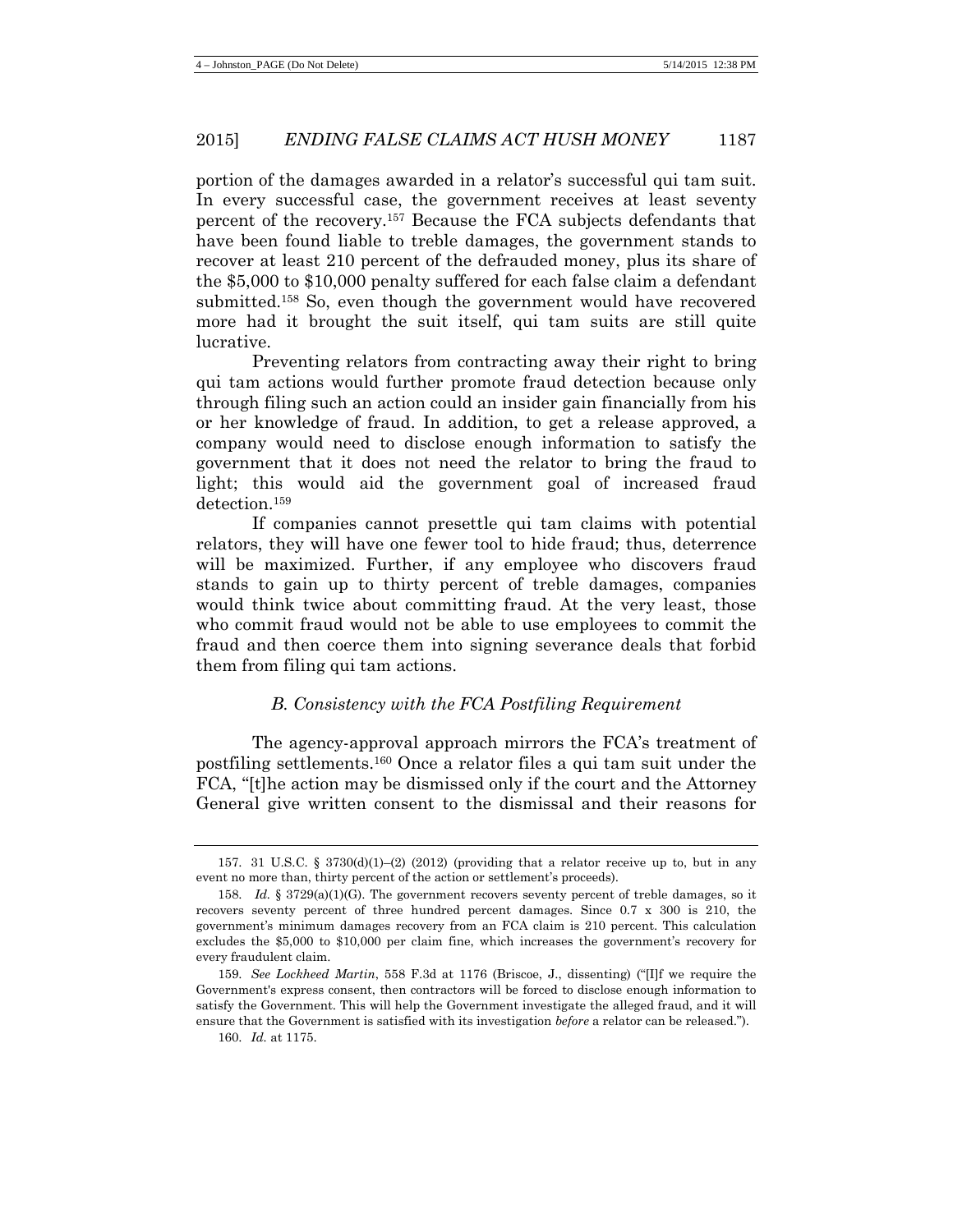consenting."161 This requirement exists because the claim itself belongs to the U.S. government, and a relator should not be able to settle the government's claims without its consent. Likewise, a party should not be able to presettle a future qui tam suit by releasing the right to bring the suit in the first place without the government's consent. Since Congress has given the Attorney General the authority to assess postfiling settlements, it makes sense to extend agencies the same authority to approve prefiling "settlements" after they conduct investigations that do not produce sufficient evidence of fraud.

Although one might argue that it would be administratively cumbersome for the government to approve or disapprove of every agreement that contained a waiver of FCA qui tam rights, this would easily be avoided by requiring the parties seeking approval to submit proof that the alleged fraud at issue has already been investigated by the government and determined not to be fraudulent.162 As noted above, government agencies, upon completing an investigation of fraud, would only need to tack on one additional task to their investigation: the certification to the company that it has the government's permission to contract for the waiver of FCA qui tam claims for the specific instance of fraud investigated. Thus, in situations like that in *Teledyne*, in which the NRC twice investigated the production of the nuclear reactor sheathes, the NRC would approve the release upon completing its investigations. In situations in which the parties could not present evidence of such an investigation and agency approval, courts would refuse to enforce the agreement and would permit the relator to file a suit.

#### V. CONCLUSION

The FCA was enacted to offer a bounty to private citizens so that they would report fraud and thereby prevent fraudsters from stealing from the federal government. The government-knowledge approach, currently employed to determine the enforceability of prefiling releases of qui tam rights under the FCA, denies the government the ability to enlist citizens to bring claims on its behalf in many circumstances. A better approach would be to enforce prefiling releases only when the government has given prior consent to the release. This approach would be consistent with the treatment

<sup>161.</sup> 31 U.S.C. § 3730(b).

<sup>162.</sup> *See Lockheed Martin*, 558 F.3d at 1177 (Briscoe, J., dissenting) ("[T]he Government will only agree to be a party to the release if it has adequately investigated the alleged fraud and if the settlement provides the Government with adequate compensation.")